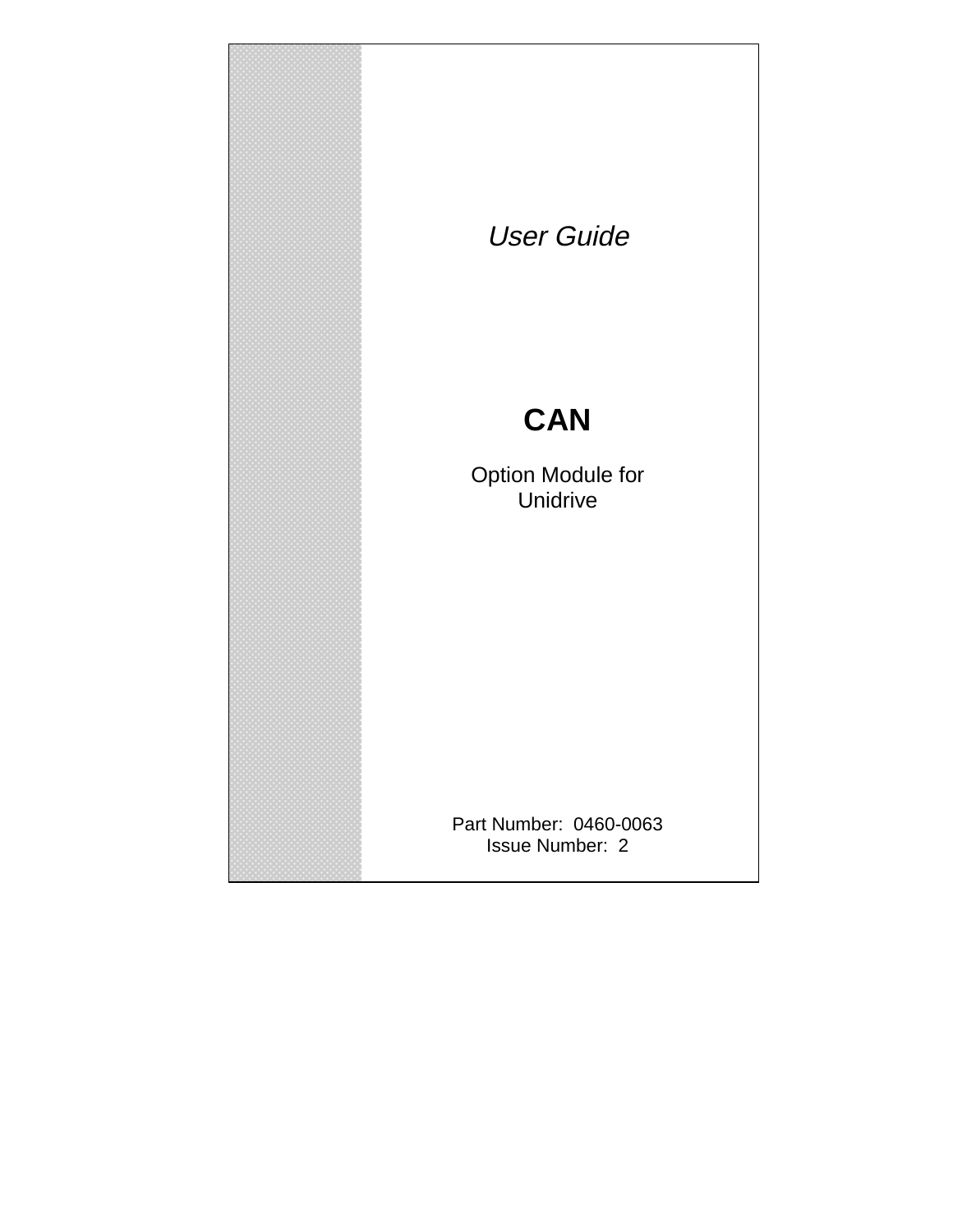# **SAFETY INFORMATION**

Persons supervising and performing the electrical installation or maintenance of a Drive and/or an external Option Unit must be suitably qualified and competent in these duties. They should be given the opportunity to study and if necessary to discuss this User Guide before work is started.

The voltages present in the Drive and external Option Units are capable of inflicting a severe electric shock and may be lethal. The Stop function of the Drive does not remove dangerous voltages from the terminals of the Drive and external Option Unit. Mains supplies should be removed before any servicing work is performed.

The installation instructions should be adhered to. Any questions or doubt should be referred to the supplier of the equipment. It is the responsibility of the owner or user to ensure that the installation of the Drive and external Option Unit, and the way in which they are operated and maintained complies with the requirements of the Health and Safety at Work Act in the United Kingdom and applicable legislation and regulations and codes of practice in the UK or elsewhere.

The Drive software may incorporate an optional Auto-start facility. In order to prevent the risk of injury to personnel working on or near the motor or its driven equipment and to prevent potential damage to equipment, users and operators, all necessary precautions must be taken if operating the Drive in this mode.

The Stop and Start inputs of the Drive should not be relied upon to ensure safety of personnel. If a safety hazard could exist from unexpected starting of the Drive, an interlock should be installed to prevent the motor being inadvertently started.

### **GENERAL INFORMATION**

The manufacturer accepts no liability for any consequences resulting from inappropriate, negligent or incorrect installation or adjustment of the optional operating parameters of the equipment or from mismatching the Drive with the motor.

The contents of this User Guide are believed to be correct at the time of printing. In the interests of a commitment to a policy of continuous development and improvement, the manufacturer reserves the right to change the specification of the product or its performance, or the contents of the User Guide, without notice.

All rights reserved. No part of this User Guide may be reproduced or transmitted in any form or by any means, electrical or mechanical including photocopying, recording or by any information storage or retrieval system, without permission in writing from the publisher.

| Copyright:          | © May 00 Control Techniques SSPD |
|---------------------|----------------------------------|
| Author:             | <b>Paul Bennett</b>              |
| <b>Issue Code:</b>  |                                  |
| <b>System File:</b> | V <sub>2.07.05</sub>             |
| Firmware (UD77)     | V1.00.00                         |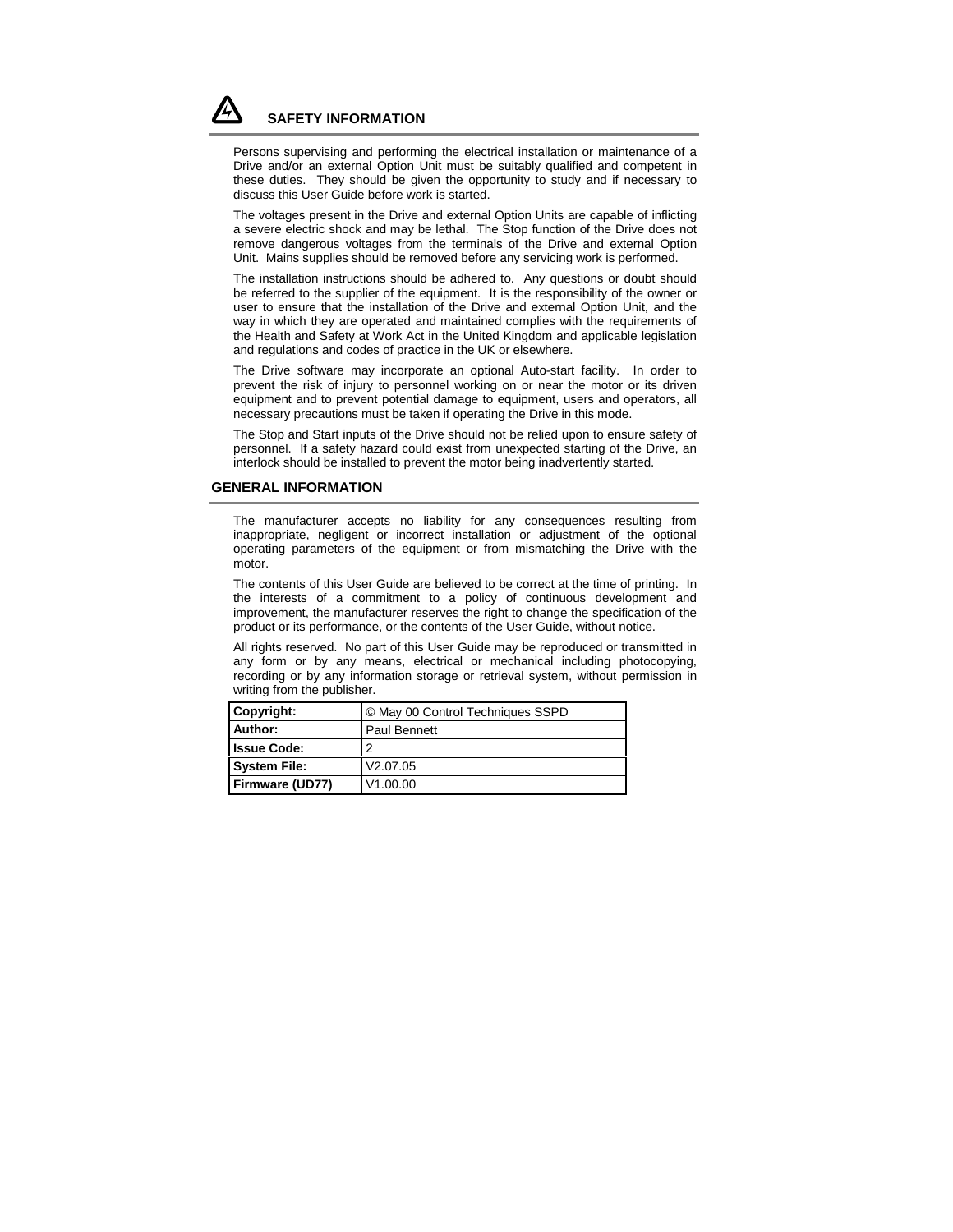# **Contents**

| 1 |                                                                                 | <b>Introduction</b>                                                                                                                                                                                                                                                                                                | 1                                                              |
|---|---------------------------------------------------------------------------------|--------------------------------------------------------------------------------------------------------------------------------------------------------------------------------------------------------------------------------------------------------------------------------------------------------------------|----------------------------------------------------------------|
|   | 1.1<br>1.2                                                                      | Unidrive CAN Interface<br>CAN V2.0 Part B Passive                                                                                                                                                                                                                                                                  | 1<br>$\overline{2}$                                            |
| 2 |                                                                                 | <b>Mechanical Installation</b>                                                                                                                                                                                                                                                                                     | 3                                                              |
|   | 2.1                                                                             | Unidrive                                                                                                                                                                                                                                                                                                           | 3                                                              |
| 3 |                                                                                 | <b>Electrical Installation</b>                                                                                                                                                                                                                                                                                     | 5                                                              |
|   | 3.1<br>3.2<br>3.3<br>3.4<br>3.5                                                 | <b>CAN Connector</b><br><b>CAN Connections</b><br><b>CAN Network Termination</b><br>Maximum Network Length<br><b>External Power Supply</b>                                                                                                                                                                         | 5<br>6<br>6<br>$\overline{7}$<br>$\overline{7}$                |
| 4 |                                                                                 | <b>Node Configuration</b>                                                                                                                                                                                                                                                                                          | 9                                                              |
|   | 4.1<br>4.2<br>4.3<br>4.4                                                        | <b>CAN Enable</b><br>Data Rate<br><b>Event Task Control</b><br>Initialising Set-up Changes                                                                                                                                                                                                                         | 9<br>9<br>10<br>10                                             |
| 5 |                                                                                 | <b>CAN Commands</b>                                                                                                                                                                                                                                                                                                | 11                                                             |
|   | 5.1<br>5.2<br>5.3<br>5.4<br>5.5                                                 | <b>PUTCAN</b><br><b>GETCAN</b><br><b>CANSTATUS</b><br><b>ENABLECANTRIPS</b><br><b>RESETCANTIMER</b>                                                                                                                                                                                                                | $12 \overline{ }$<br>13<br>14<br>15<br>16                      |
| 6 |                                                                                 | <b>Using the CAN Commands</b>                                                                                                                                                                                                                                                                                      | 17                                                             |
|   | 6.1<br>6.2<br>6.3<br>6.4<br>6.5<br>6.6<br>6.7<br>6.7.1<br>6.7.2<br>6.8<br>6.8.1 | What are CAN Slots?<br>Transmitting a CAN Frame<br>Configuring a Slot Mask<br><b>CAN Slot Status</b><br>Receiving a CAN Frame<br><b>Automatic Network Error Trips</b><br><b>Remote Transmit Request</b><br><b>Requesting Node</b><br><b>Remote Node</b><br>Event Task Trigger<br>Example Use of EVENT Task Trigger | 17<br>18<br>18<br>20<br>20<br>22<br>22<br>23<br>24<br>25<br>26 |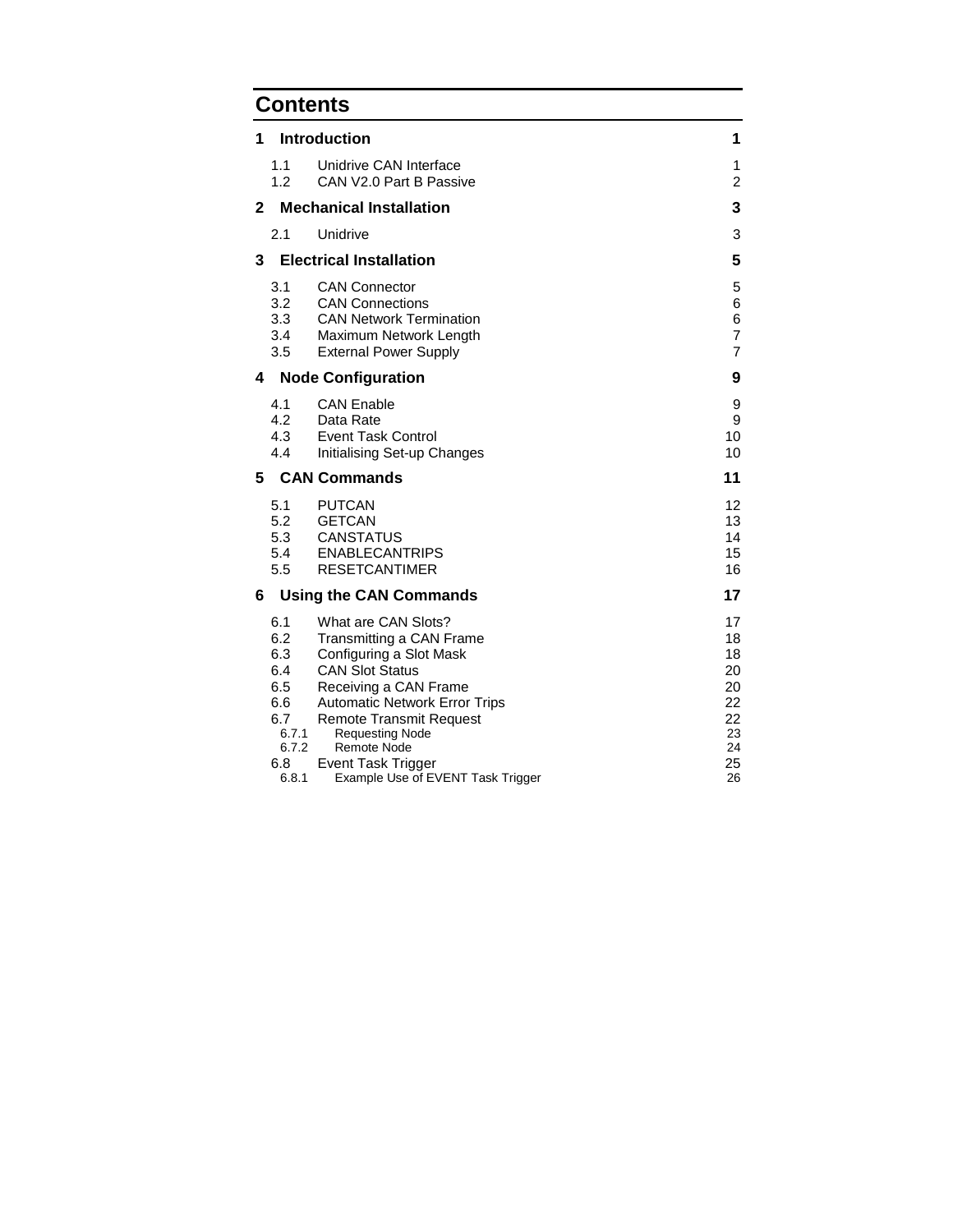| <b>Diagnostic Information</b><br>7                                                                                                                                                                                                                                                                                                                                                                                                                                           | 27                                                                   |
|------------------------------------------------------------------------------------------------------------------------------------------------------------------------------------------------------------------------------------------------------------------------------------------------------------------------------------------------------------------------------------------------------------------------------------------------------------------------------|----------------------------------------------------------------------|
| Fieldbus Code<br>7.1<br>7.2<br><b>Firmware Version</b><br>7.3<br><b>System File Version</b><br>7.4<br><b>CAN Enable</b><br>7.5<br>Network Data Rate<br>7.6<br><b>Network Status</b><br>7.7<br>Trip Action On Network Loss<br>7.8<br>Other UD70 Trip Codes                                                                                                                                                                                                                    | 27<br>27<br>28<br>28<br>28<br>29<br>29<br>30                         |
| 8<br><b>Example Application</b>                                                                                                                                                                                                                                                                                                                                                                                                                                              | 31                                                                   |
| "Easy Mode" Cyclic Data using DPLCAN<br>8.1<br>8.1.1<br>CAN Identifier for Transmitting Data Frames<br>8.1.2<br>CAN Identifier for Receiving Data Frames<br>8.1.3<br><b>SYNC Message Generator</b><br><b>EVENT Task Trigger</b><br>8.1.4<br>8.1.5<br><b>CAN Slot Allocation</b><br>8.1.6<br><b>Receiving Data Frames</b><br>8.1.7<br>Node Configuration<br><b>DPL Code - INITIAL Task</b><br>8.1.8<br>DPL Code - EVENT Task<br>8.1.9<br>DPL Code - BACKGROUND Task<br>8.1.10 | 31<br>31<br>32<br>32<br>32<br>33<br>33<br>34<br>35<br>36<br>37       |
| <b>CAN Overview</b><br>9                                                                                                                                                                                                                                                                                                                                                                                                                                                     | 39                                                                   |
| 9.1<br>What is CAN?<br>9.2<br><b>CAN Data Frame</b><br>9.2.1<br><b>CAN</b> Identifier<br>9.2.2<br><b>Remote Transmit Request</b><br>9.2.3<br><b>Identifier Extension</b><br>9.2.4<br>Data Length Code<br>9.2.5<br>Data Field<br><b>CRC Code</b><br>9.2.6<br>9.2.7 ACK Slot<br>End Of Frame<br>9.2.8<br>9.2.9<br>Non-Destructive Bit Arbitration<br>9.2.10<br><b>Bit Stuffing</b>                                                                                             | 39<br>39<br>39<br>39<br>40<br>40<br>40<br>40<br>40<br>40<br>41<br>41 |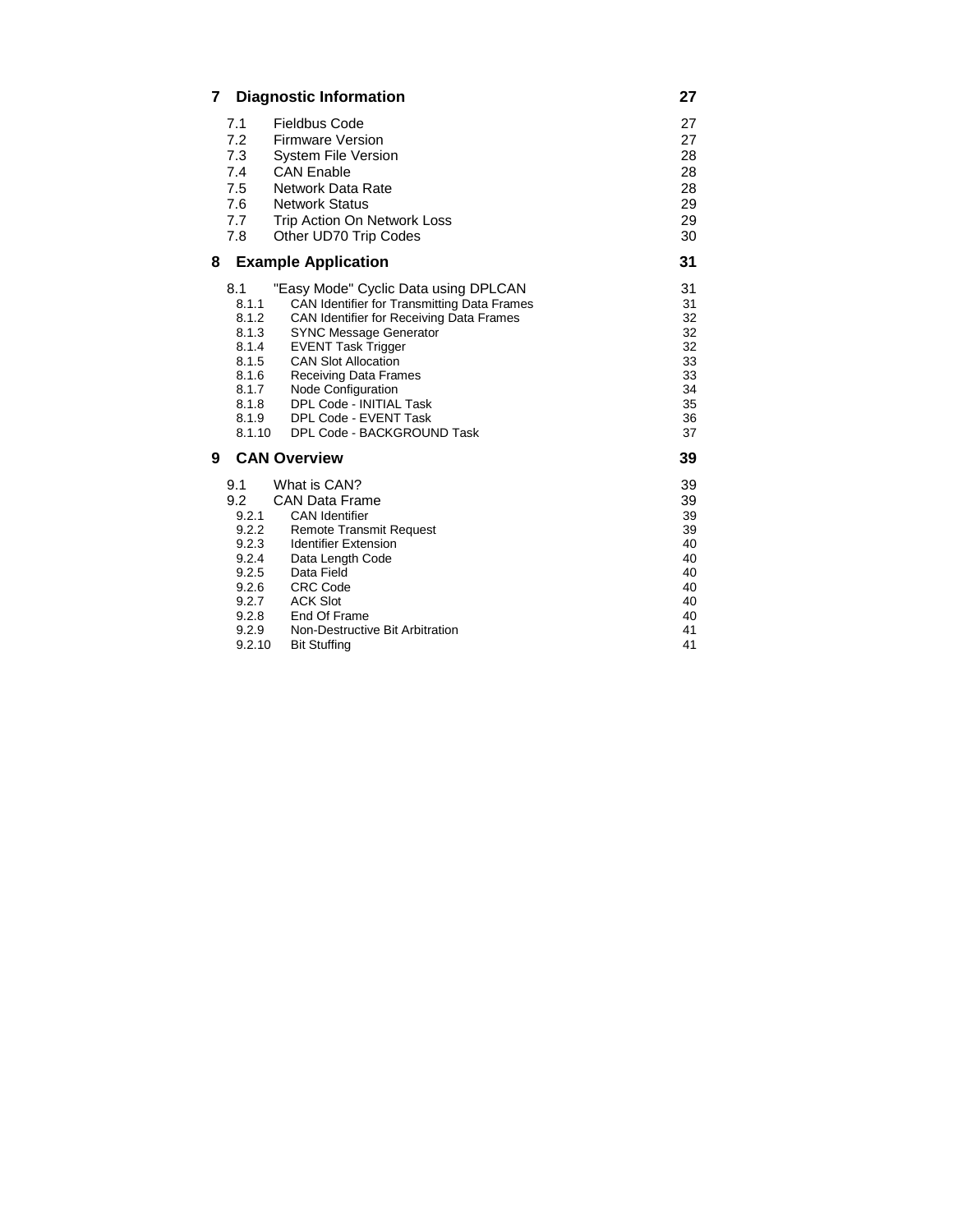## **1 Introduction**

### **NOTE**

**A brand new Unidrive CAN interface will NOT communicate with any other devices via the CAN interface. A DPL program MUST be written and downloaded to the module before any communications over a CAN network can be achieved.**

SYPT is required to write a program that can control communications via the CAN interface. The basic functions used to communicate between the DPL program and the CAN controller are provided as function blocks, and come as part of the SYPT Function Block Library.

To download a DPL program from SYPT via the PC RS232 port, configure the COMMUNICATIONS to use the MD29MON protocol.

Although the DPL Toolkit cannot be used to write programs for the CAN interface, it can still be used to download BIN files created using SYPT. The FLASHER download utility program (supplied as part of SYPT and the DPL Toolkit) will also download pre-compiled BIN files to the CAN module.

### **NOTE**

**Drive parameters are denoted in this manual by "#MM.PP", where MM refers to the menu number, and PP refers to the parameter number within that menu. Please refer to the Unidrive manual for parameter definitions.**

## **1.1 Unidrive CAN Interface**

The Unidrive CAN interface for Unidrive is supplied in a large option module package. The CAN interface uses the UD70 Applications card as a host.

The UD70 retains full functionality, allowing the user to download normal DPL application programs. No program modifications are required to allow existing DPL programs to run. A different UD70 operating system file ("DPLCAN.SYS") is used, and the UD70 has this system file pre-loaded.

### **NOTE**

**System file V2.07.05 or later must be loaded to support the Unidrive CAN interface.**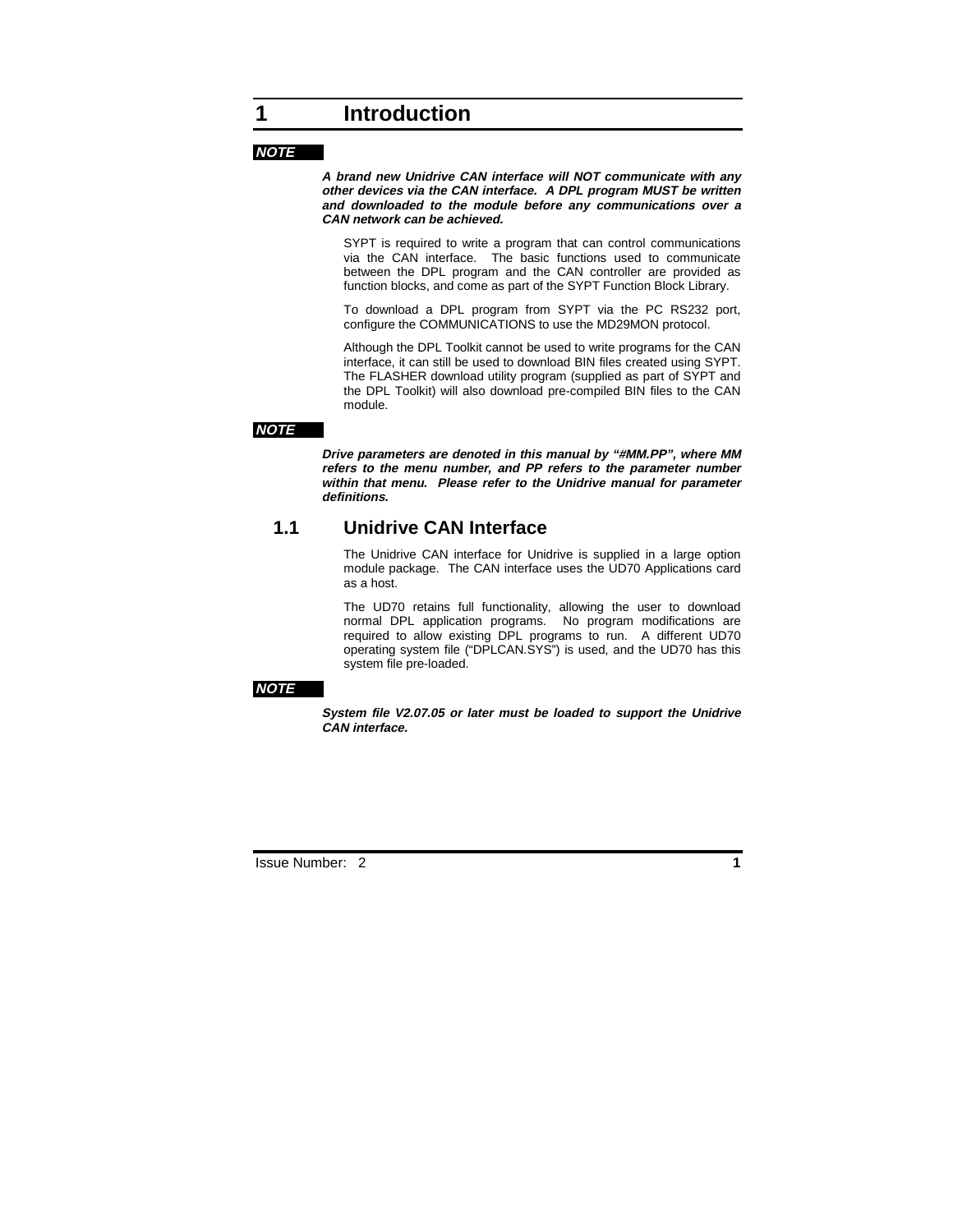## **1.2 CAN V2.0 Part B Passive**

When CAN was originally developed the CAN identifier field was specified as 11 bits. Subsequent developments of CAN allowed identifiers with an additional 18 bits, vastly increasing the number of available identifiers. Bus arbitration is determined over the full 29-bit identifier in such systems.

The Unidrive CAN interface is "CAN V2.0 Part B Passive". This means that although 29 bit identifiers are not supported, it can co-exist on a network with nodes that do use 29-bit identifiers (known as Part B Active) without generating errors.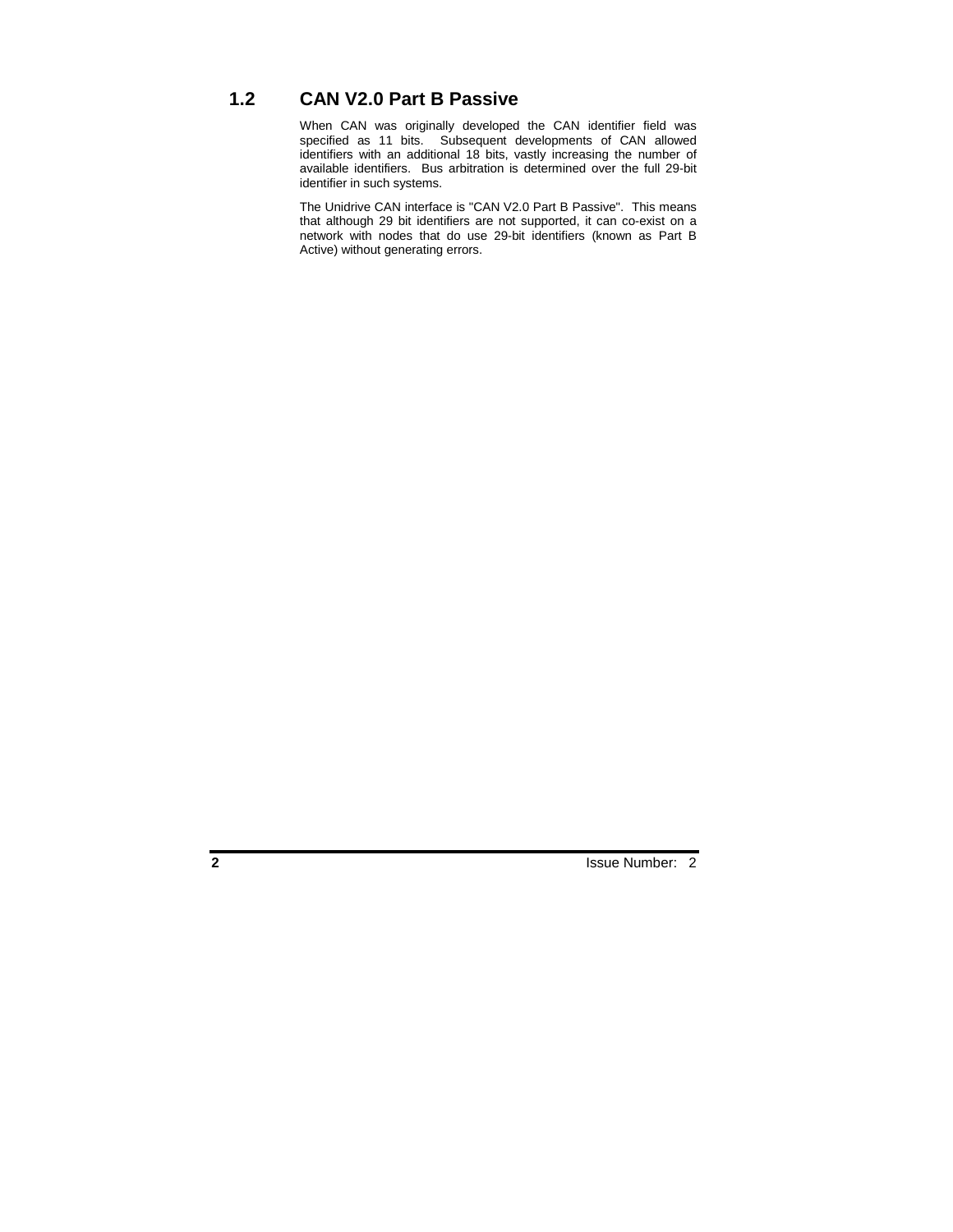# **2 Mechanical Installation**

## **NOTE**

**The Unidrive must be disconnected from the main supply before installing or removing an option module.**

## **2.1 Unidrive**

Isolate the Drive from the main supply and allow 5 minutes for the DC Bus capacitors to discharge.

Insert the Unidrive CAN interface module as shown below. Ensure that it is correctly inserted. The module will click firmly into place.

To remove the module, pull on the black tab, and the module will disengage from the connector and pull out of the Drive.

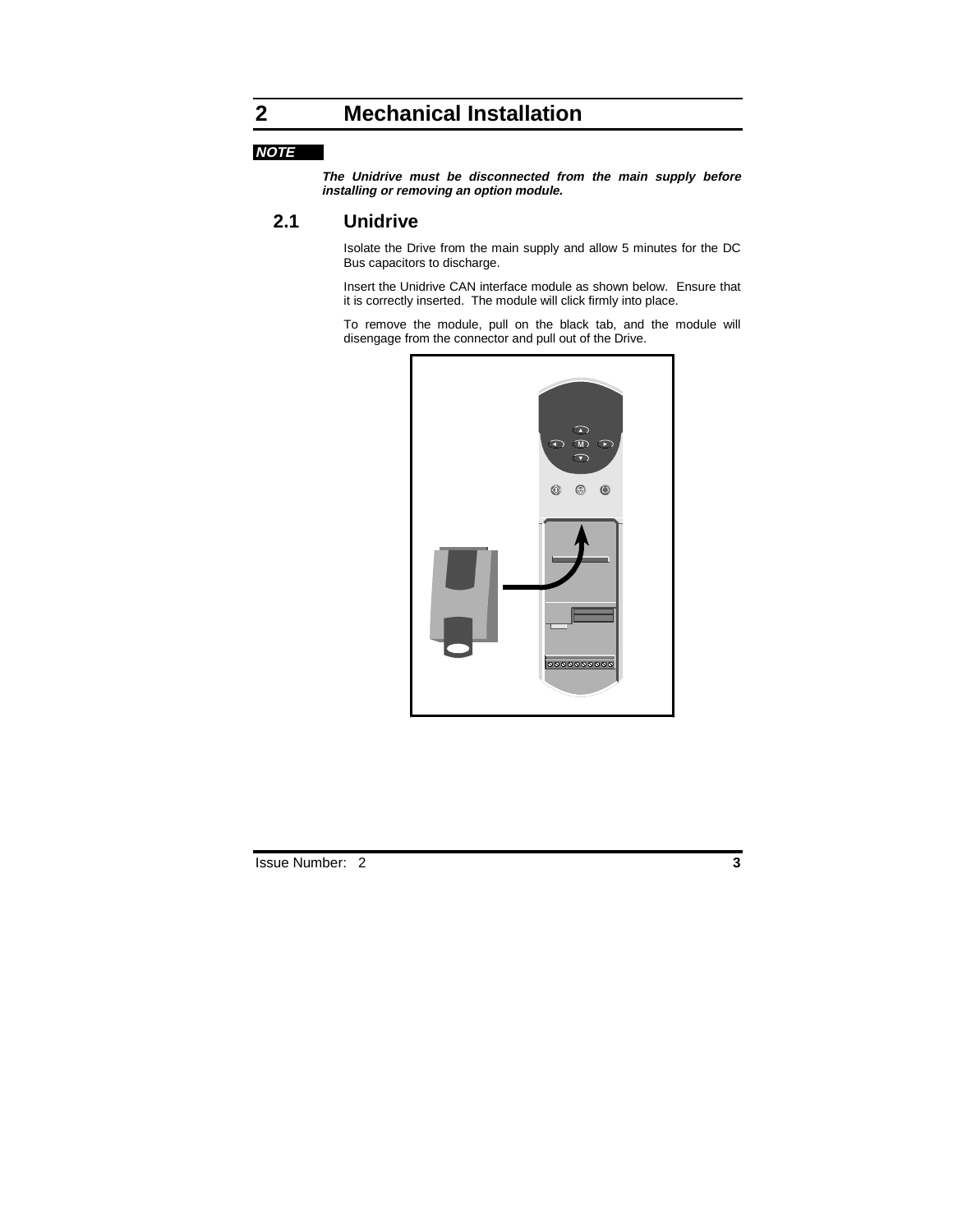Issue Number: 2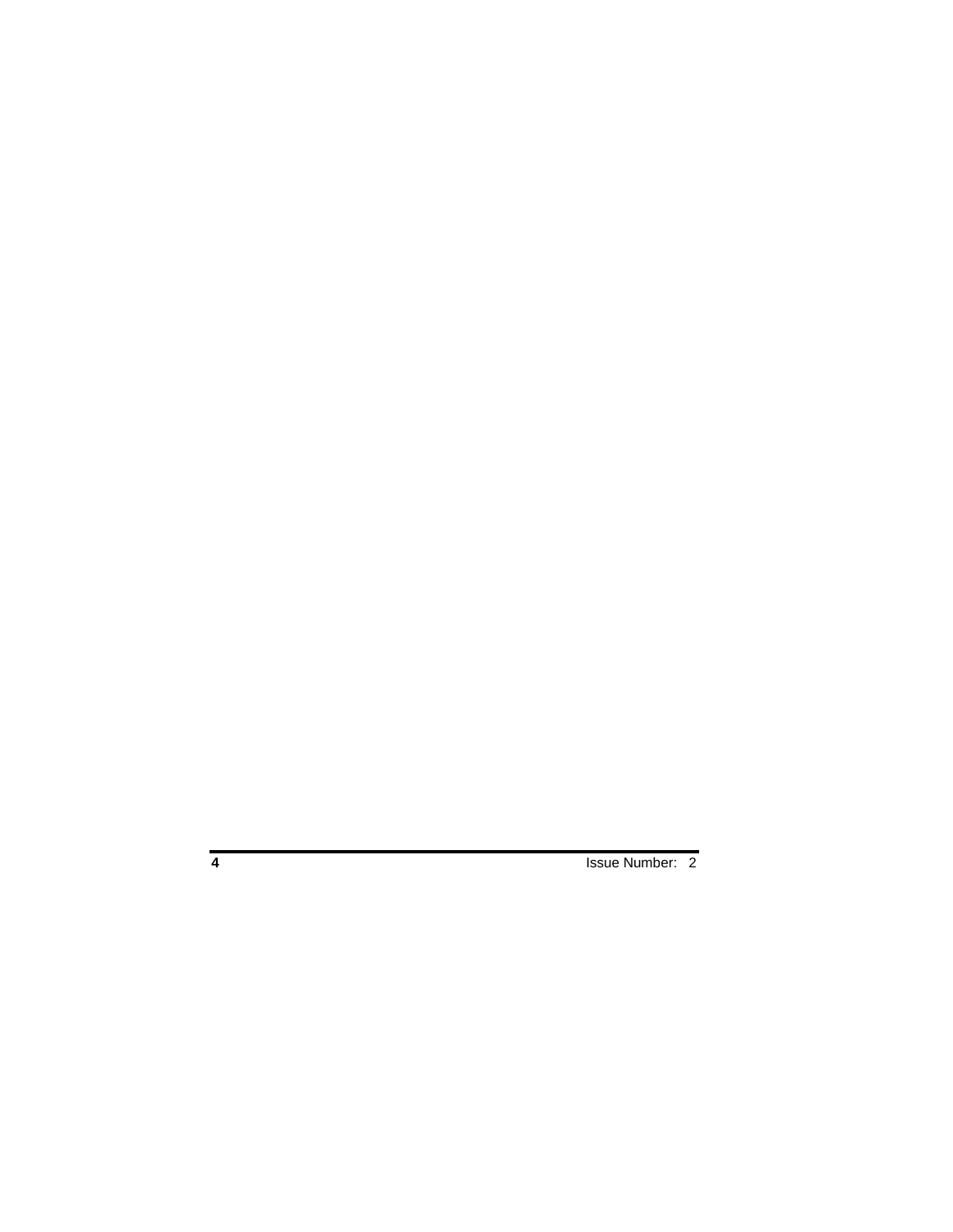**3 Electrical Installation**

## **3.1 CAN Connector**

The Unidrive CAN Interface can be connected to a CAN network directly onto the 9-way D-type connector (B), or by a standard 5-way screw terminal socket (B), using the small converter board provided with the Unidrive CAN interface.

Connectors C and D on the Unidrive CAN interface are the RS232 programming port (C) and RS485 general purpose communications port (D) of the UD70.



The pin connections for the D-type connector and the 5-way terminal block connector are given in the table below.

| Signal        | <b>Terminal</b><br><b>Block</b> | D-type<br>Terminal | <b>Function</b>          |
|---------------|---------------------------------|--------------------|--------------------------|
| 0v            |                                 | 3                  | Power supply 0V (Black)  |
| CAN-L         |                                 | 2                  | Data signal low (Blue)   |
| <b>SHIELD</b> | 3                               | 5                  | Shield                   |
| CAN-H         |                                 |                    | Data signal high (White) |
| $V_{DC}$      | 5                               |                    | Power Supply +24V (Red)  |

## **NOTE**

**All diagrams in this manual illustrate connections using the 5-way screw terminal connector block.**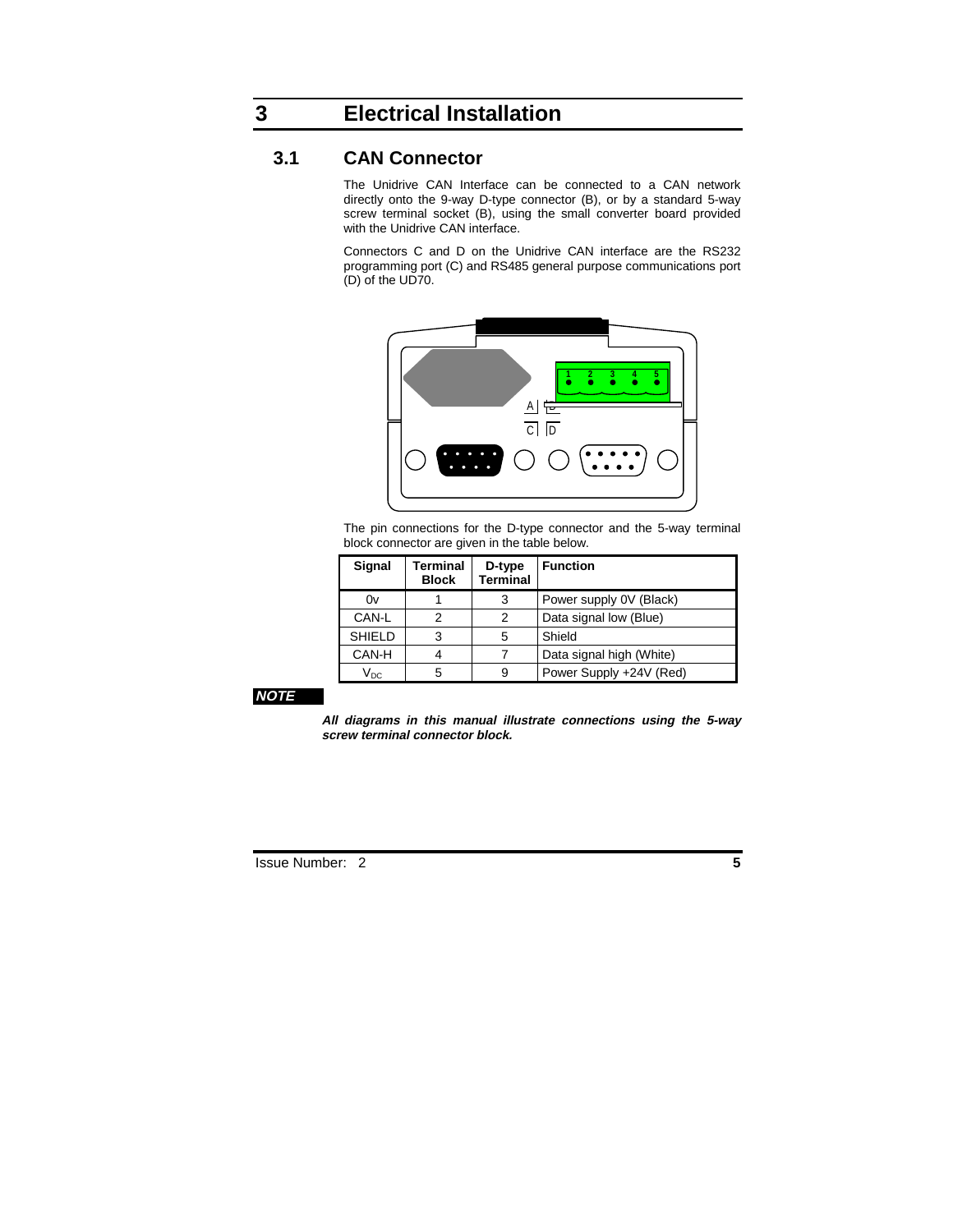## **3.2 CAN Connections**

To connect a node to the CAN network, make the connections as shown in the diagram below. The cable screen must be connected to the middle pin of the CAN connector.



## **3.3 CAN Network Termination**

There is no termination resistor supplied on the Unidrive CAN Interface. It is the user's responsibility to ensure that BOTH ends of each section of network cable are correctly terminated.

A 120Ω 0.25W resistor should be connected between the CAN\_H and CAN\_L lines on the node at each end of the main trunk cable, as shown<br>in the diagram below. When the system is powered down, When the system is powered down, approximately 60Ω should be measured between the CAN\_H and CAN\_L lines. Resistor tolerance must be ±10% or better.



### **NOTE**

**The above method of connecting the termination resistor ensures that the network remains terminated when the CAN connector is disconnected from the node.**

It is very important in high-speed communications networks that the network is correctly terminated. Failure to terminate the network properly may mean that the network operates with substantially reduced noise immunity, or in the worst case, the network doesn't work at all.

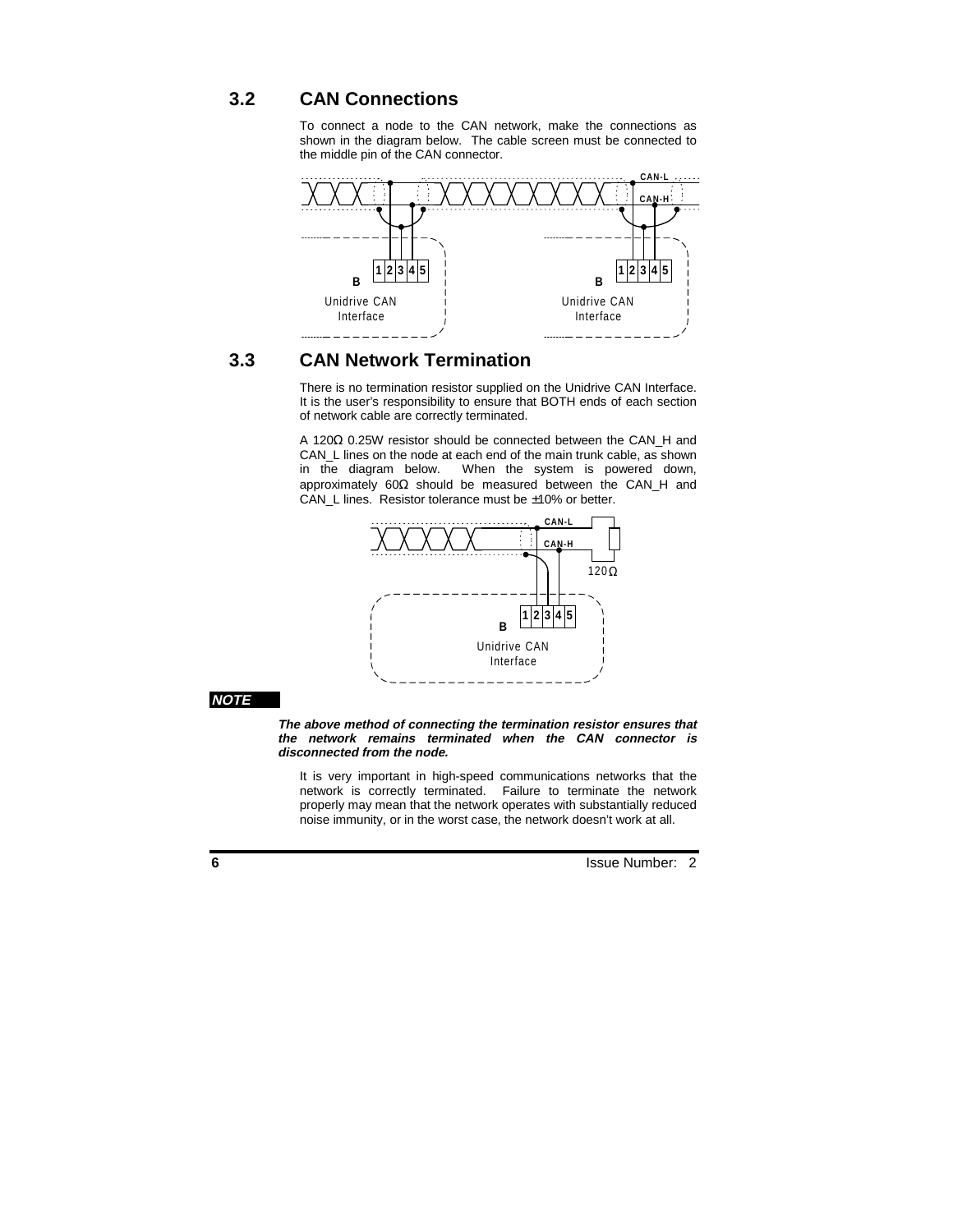## **3.4 Maximum Network Length**

The maximum network length depends on the data rate required. The maximum number of nodes on a network without a repeater is 32.

| Data Rate     | <b>Maximum Bus</b><br>Length (m) |
|---------------|----------------------------------|
| 10 kbits/sec  | 1000                             |
| 20 kbits/sec  | 1000                             |
| 50 kbits/sec  | 1000                             |
| 125 kbits/sec | 500                              |
| 250 kbits/sec | 250                              |
| 500 kbits/sec | 100                              |
| 800 kbits/sec | 50                               |
| 1.0 Mbits/sec | 30                               |

# **3.5 External Power Supply**

The Unidrive CAN interface chipset is powered from the internal supply of the host Drive. However, an external +24V power supply can be connected to power the transceiver circuitry if required. This may be desirable to keep the physical characteristics of the network the same if nodes are to be switched on and off during network operation. Each Unidrive CAN interface will draw 5mA from the external supply.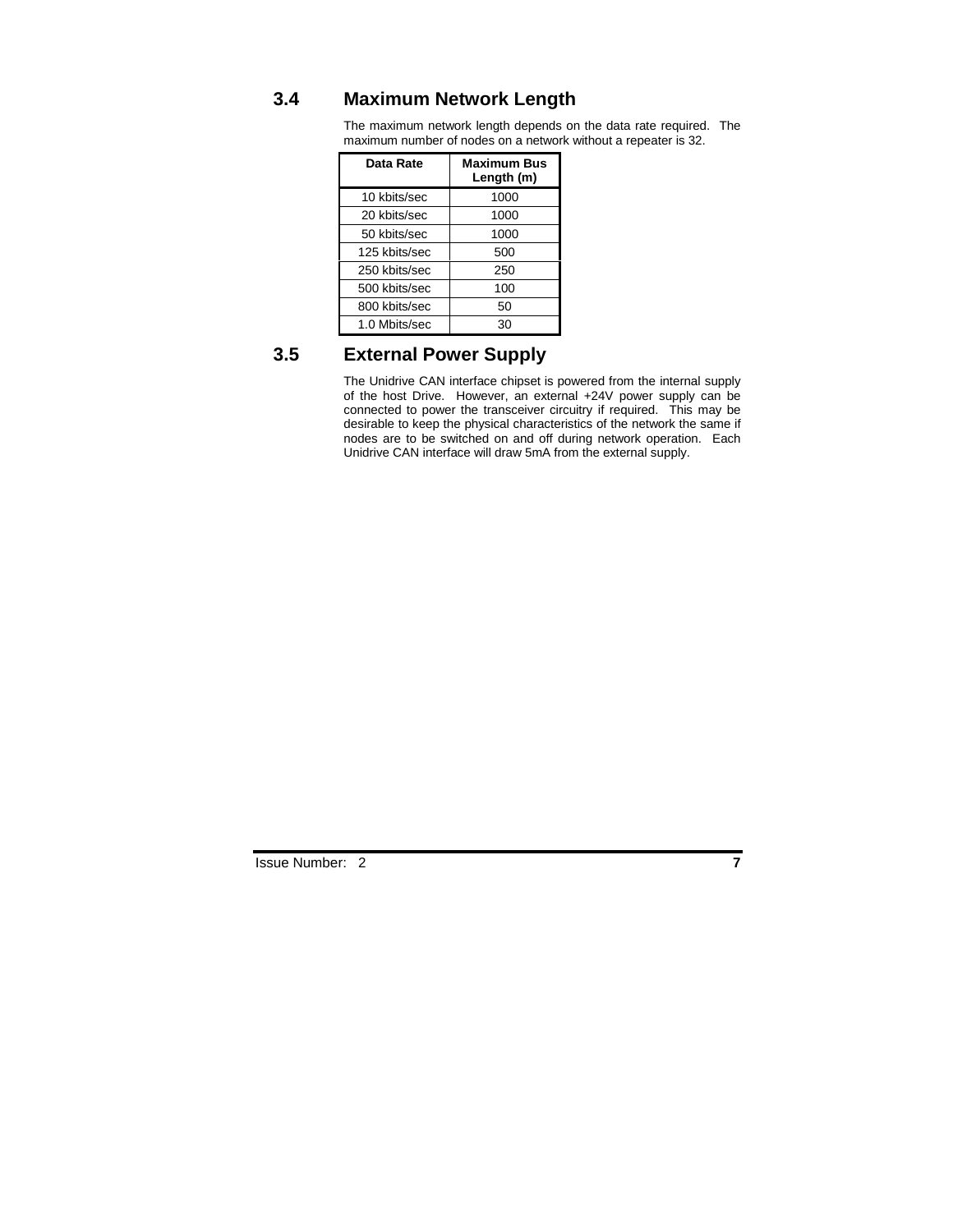Issue Number: 2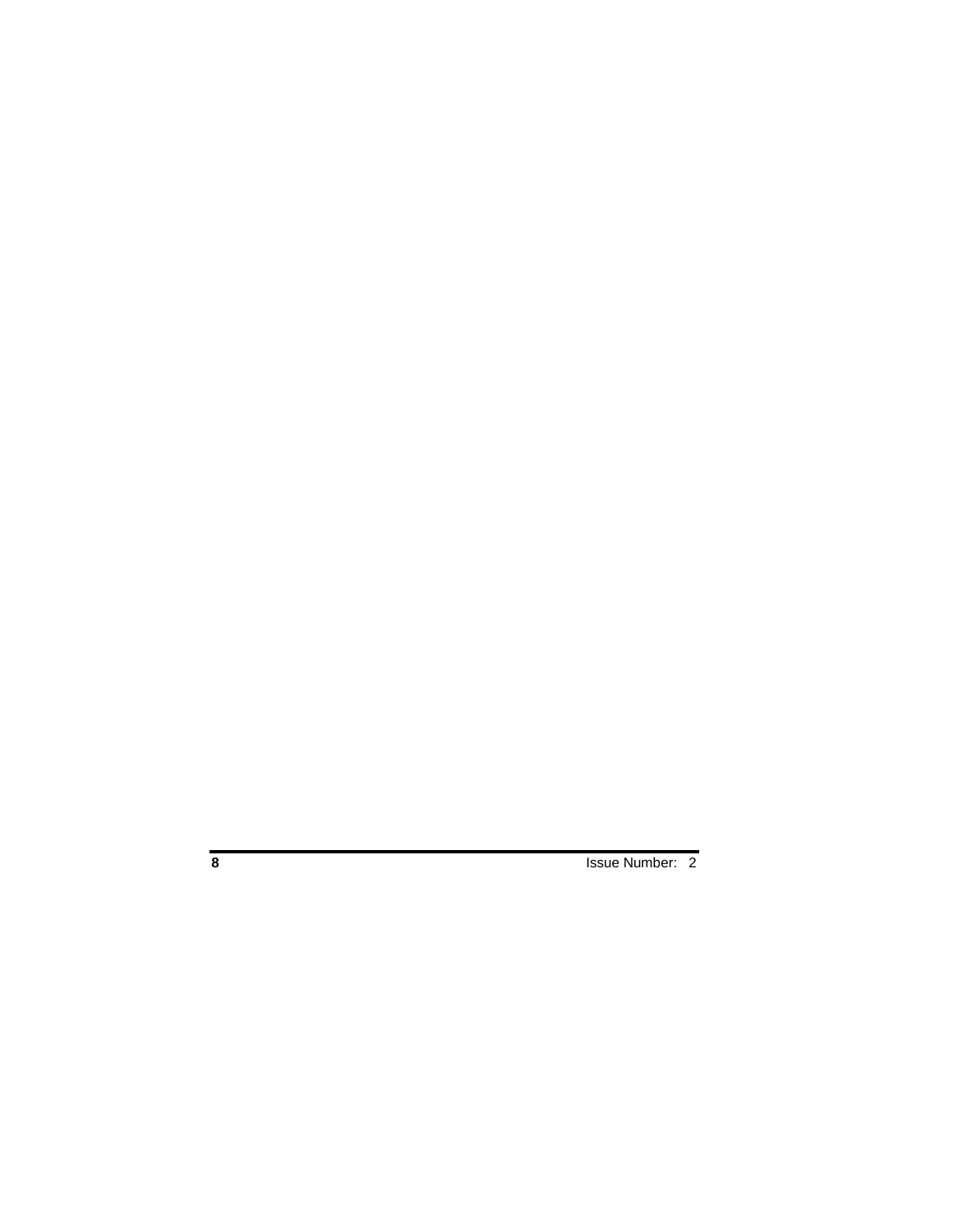# **4 Node Configuration**

## **4.1 CAN Enable**

 $\text{\#20.01}$  -1 = CAN disabled  $\geq 0$  = CAN enabled

The CAN interface is enabled by setting #20.01 to a value of 0 or higher. If circumstances require that the CAN interface be disabled under certain circumstances, this can be achieved by setting #20.01 to - 1, and setting #17.19 to 1 to completely reset the UD70 and CAN controller.

CAN does not actually implement any protocol on top of the CAN hardware data-link layers. However, virtually every protocol in existence does require each node to have a unique address or code.

To provide some common ground for people implementing CAN protocols, it is recommended that #20.01 should be used as the node address. #20.01 can also be used to simply specify the CAN identifier to be used by the node. The DPL program can simply copy the value directly into the 11-bit identifier of the outgoing CAN frame.

## **4.2 Data Rate**

#20.02 Data Rate

The data rate configured at each node must be the same. There is no automatic detection of the data rate on CAN.

| #20.02 | Data Rate     | #20.02 | Data Rate     |
|--------|---------------|--------|---------------|
|        | 10 kbits/sec  |        | 250 kbits/sec |
|        | 20 kbits/sec  |        | 500 kbits/sec |
| っ      | 50 kbits/sec  | ิค     | 800 kbits/sec |
| 3      | 125 kbits/sec |        | 1.0 Mbits/sec |

Setting any other value in #17.14 will result in trip "tr62", if run-time trips have been enabled.  $(\text{\#17.14} = 1)$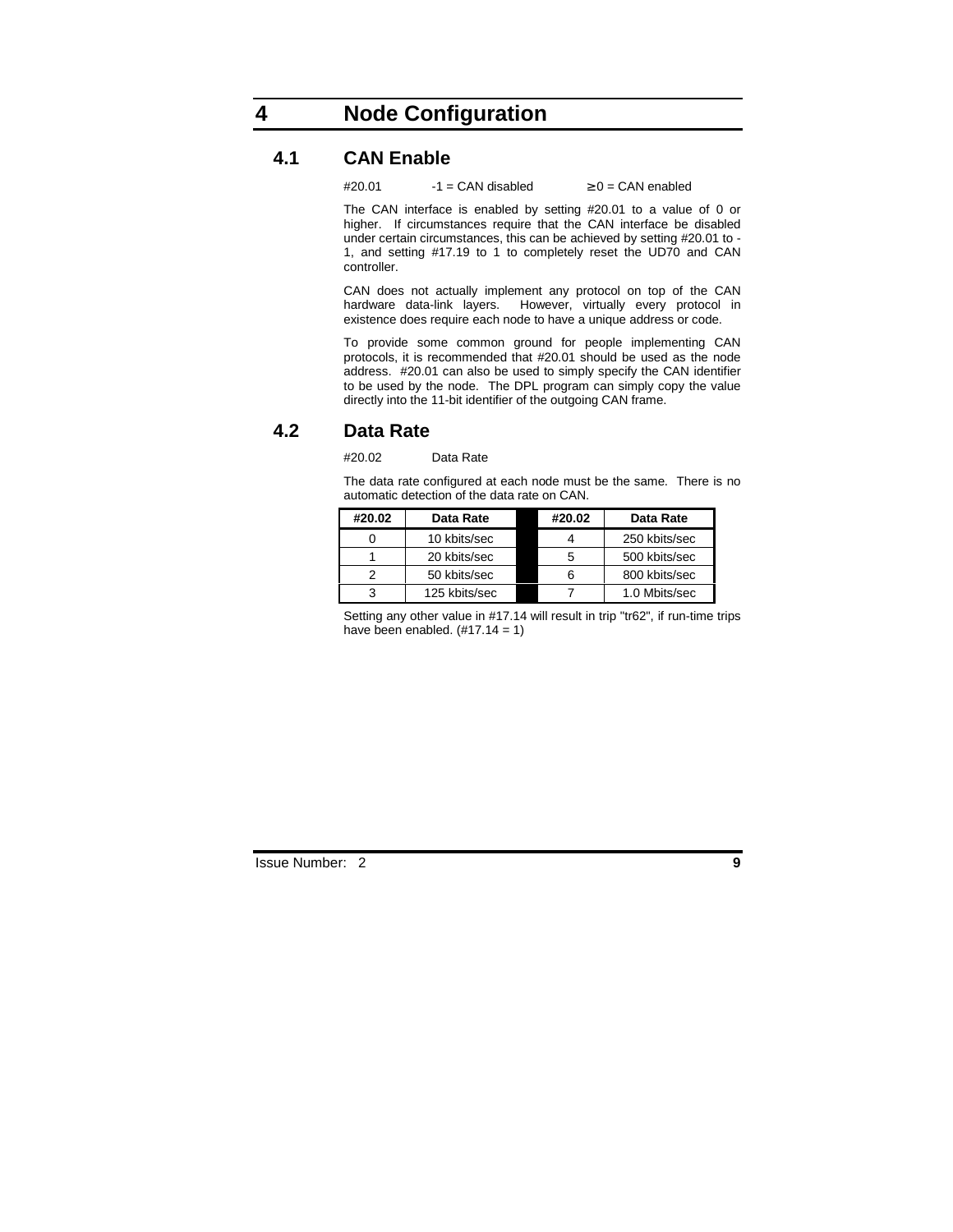## **4.3 Event Task Control**

#17.23 Event Task Trigger Source

#20.03 Event Task Trigger Slot

The EVENT task can be triggered by the timer/counter function inside the UD70, or it can be triggered by the CAN network. When a CAN data frame arrives in the slot specified in #20.03, this will trigger the EVENT task. The slot mask must also be configured to enable the slot.

| #17.23 | #20.03  | <b>EVENT Task</b><br><b>Trigger Source</b> | <b>Comment</b>                                                 |
|--------|---------|--------------------------------------------|----------------------------------------------------------------|
| 0      | х       | Internal UD70<br>timer/counter             | Default.                                                       |
|        | 0 to 15 | <b>CAN Network</b>                         | Slot mask must be<br>configured in DPL with<br>PUTCAN COMMAND. |

#20.03 will be defaulted to 0 if an invalid value is detected during initialisation.

## **4.4 Initialising Set-up Changes**

CAN configuration parameters are only read during the initialisation sequence of the CAN interface, thus preventing unpredictable network behaviour while parameters are being edited. When parameters have been configured, the Unidrive CAN interface must be reset to implement the changes in network set-up.

The UD70 can be reset from the Unidrive keypad in 2 ways.

- Set #MM.00 to 1070 and press the red RESET button. This will implement any changes made to the CAN configuration, but the changes will NOT be stored. If power is lost to the Drive, the changes made will be lost, and the UD70 will revert to the stored configuration.
- Set #17.19 to 1. This causes a full reset of the UD70, and implements any changes made to the CAN configuration. It will also force the UD70 to store the #20.PP parameters in FLASH memory, thus ensuring that the changes will not be lost when power is removed from the Drive. The UD70 will reset #17.19 to 0, when the reset sequence is complete.

**10** Issue Number: 2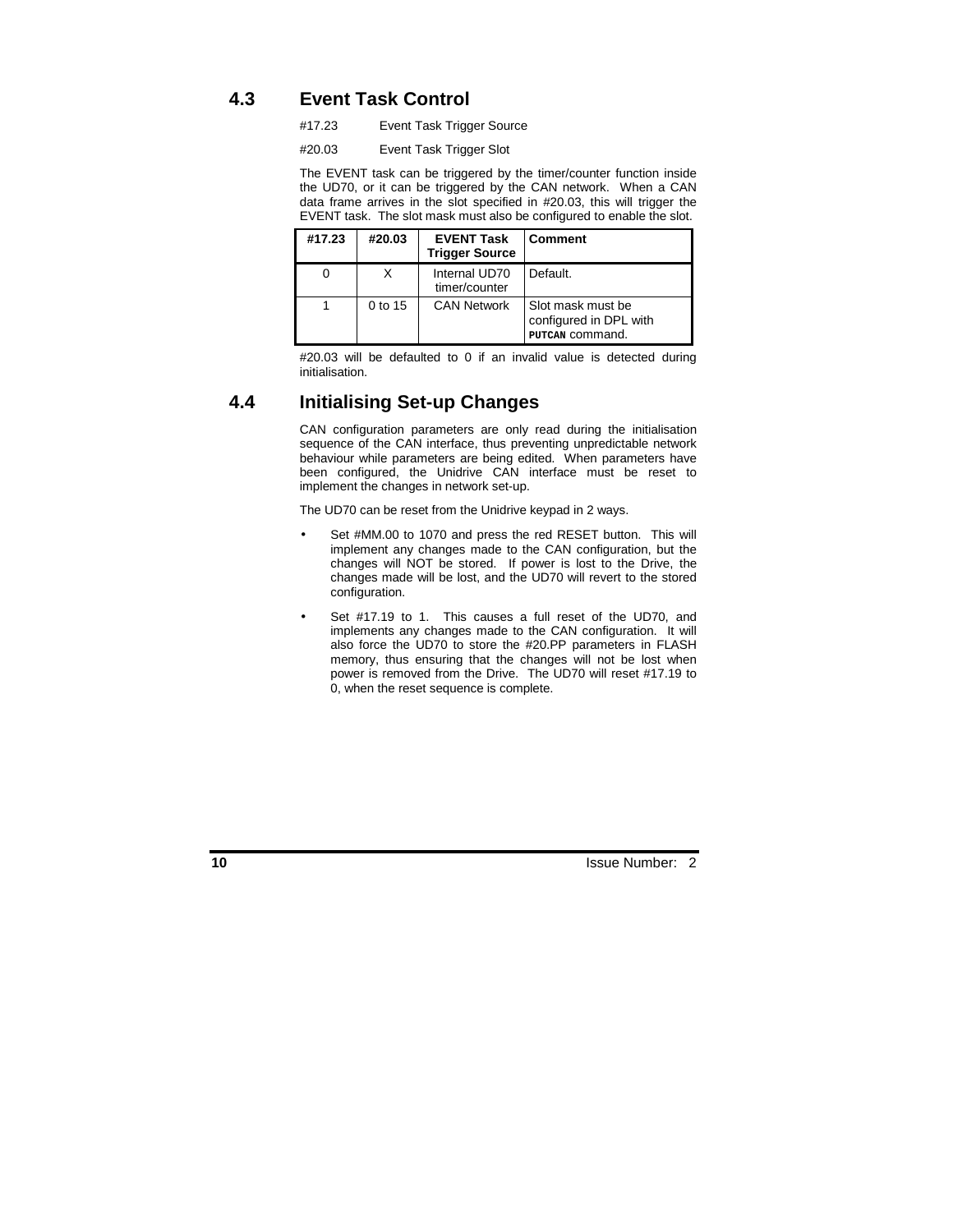# **5 CAN Commands**

The Unidrive CAN interface does not directly support any CAN protocol that may be available. When used in conjunction with SYPT, five function blocks (**PUTCAN**, **GETCAN, CANSTATUS, ENABLECANTRIPS** and **RESETCANTIMER**) are provided that allow the DPL programmer to have full control over the transmit/receive slots in the CAN controller. This means that any valid CAN message can be configured using DPL code and sent out over the CAN network.

To communicate with other CAN-based equipment, the user must have details of the protocol that the equipment uses, and write a DPL program to construct the necessary CAN message attributes, before data can be transferred over the CAN network. Similarly, DPL code must also be written to decode and handle the data contained within messages received from other equipment on the network.

The table below gives a brief summary of the commands available for use in controlling the CAN interface from the DPL program.

| Command               | <b>Description</b>                                                                                                                                                                                            |
|-----------------------|---------------------------------------------------------------------------------------------------------------------------------------------------------------------------------------------------------------|
| <b>PUTCAN</b>         | Used to download data frame information,<br>configure CAN slot identifier masks, and<br>update the Remote Transmit Request<br>response message from the DPL program.                                          |
| <b>GETCAN</b>         | Used to upload a data frame from the<br>specified CAN slot.                                                                                                                                                   |
| <b>CANSTATUS</b>      | Used to check the status of a CAN slot, to see<br>if the specified slot has a message loaded<br>(either a new data frame received, or a data<br>frame waiting to be transmitted), or if the slot<br>is empty. |
| <b>ENABLECANTRIPS</b> | Enables certain automatic trips in the event of<br>network loss, bus-off condition, or invalid<br>configuration parameters.                                                                                   |
| <b>RESETCANTIMER</b>  | Resets the CAN controller's internal timer.<br>This timer is used to return the time stamp<br>(Time) argument from the GETCAN function.                                                                       |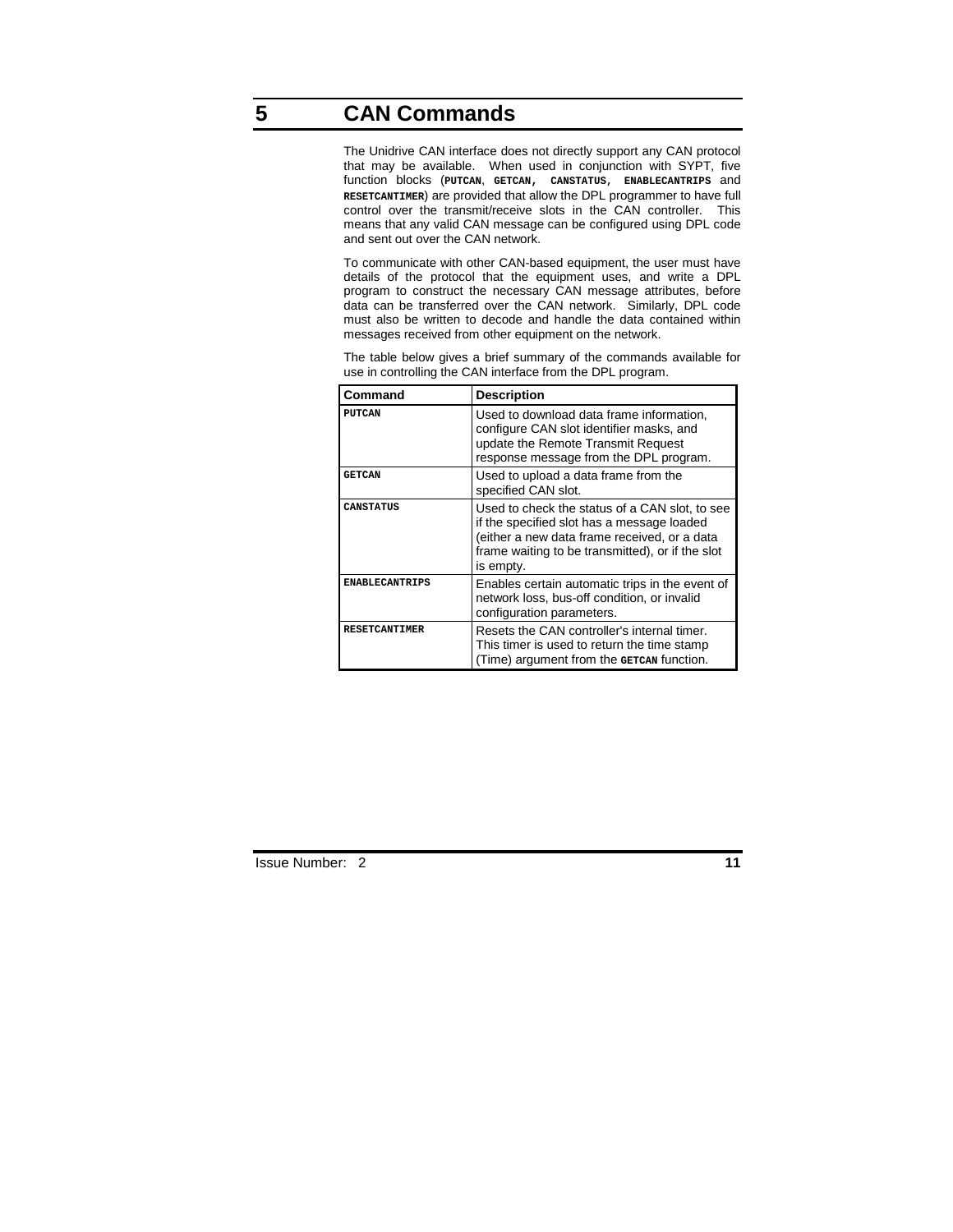## **5.1 PUTCAN**

This function block is used to transmit a CAN data frame, set a message filter for message reception, send a Remote Transmit Request (RTR) frame, and configure and RTR response data frame.

### **DPL CODE**

**status% = PUTCAN(slot%, cmd%, can\_id%, len%, tx\_w0%, tx\_w1%)**

## **FUNCTION BLOCK DIAGRAM**



| Argument        | Range      | <b>Description</b>                                                                                                              |  |
|-----------------|------------|---------------------------------------------------------------------------------------------------------------------------------|--|
| slot%           | 0 to 15    | Destination message slot in the CAN<br>controller.                                                                              |  |
| $cmd$ %         | $0$ to $3$ | Command                                                                                                                         |  |
|                 |            | $0 =$ Transmit message                                                                                                          |  |
|                 |            | 1 = Configure mask for specified CAN slot.                                                                                      |  |
|                 |            | $2 =$ Send RTR message                                                                                                          |  |
|                 |            | $3$ = Configure RTR response message                                                                                            |  |
| can id%         | 0 to 2047  | 11bit CAN ID                                                                                                                    |  |
| l <sub>en</sub> | $0$ to $8$ | Number of data bytes                                                                                                            |  |
| tx w0%          | $+2^{31}$  | 32bit data word containing byte 0 (LSB)<br>through to byte 3 (MSB) of the CAN data<br>field. Unused bytes should be set to zero |  |
| tx w1%          | $+2^{31}$  | 32bit data word containing byte 4 (LSB)<br>through to byte 7 (MSB) of the CAN data<br>field. Unused bytes should be set to zero |  |
| status%         | $0$ or 1   | Error code                                                                                                                      |  |
|                 |            | $0 =$ Command failed                                                                                                            |  |
|                 |            | 1 = Command successfully completed                                                                                              |  |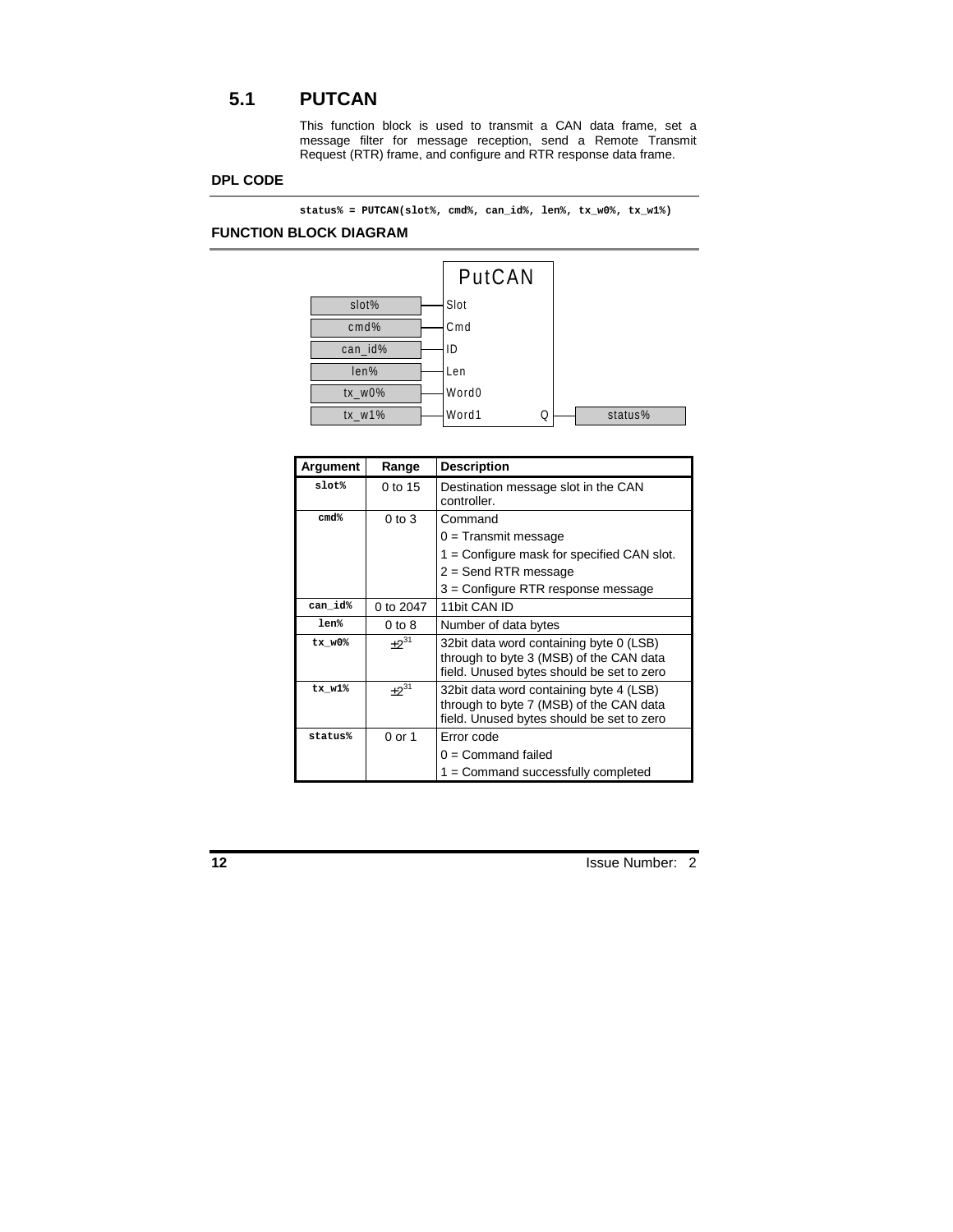# **5.2 GETCAN**

This function block examines the specified message slot, and returns the CAN Identifier, Data Length Code and the data bytes. Unused data bytes will be set to 0.

## **DPL CODE**

**(status%, len%, rx\_w0%, rx\_w1%, t\_stamp%) = GETCAN(slot%)**

## **FUNCTION BLOCK DIAGRAM**



| Argument | Range     | <b>Description</b>                                                                                                                                                                                                                                                                                                         |  |
|----------|-----------|----------------------------------------------------------------------------------------------------------------------------------------------------------------------------------------------------------------------------------------------------------------------------------------------------------------------------|--|
| slot%    | 0 to 15   | Slot from which the message is to be read.                                                                                                                                                                                                                                                                                 |  |
| status%  | 0 or 1    | Error code                                                                                                                                                                                                                                                                                                                 |  |
|          |           | $0 =$ Command failed $-$ slot is empty                                                                                                                                                                                                                                                                                     |  |
|          |           | 1 = Message read successfully - all output<br>arguments are valid                                                                                                                                                                                                                                                          |  |
| len%     | 0 to 8    | Number of data bytes                                                                                                                                                                                                                                                                                                       |  |
| rx w0%   | $+2^{31}$ | 32bit data word containing bytes 0 (LSB)<br>through 3 (MSB) of the CAN data field.<br>Unused bytes will be set to zero                                                                                                                                                                                                     |  |
| rx w1%   | $+2^{31}$ | 32bit data word containing bytes 4 (LSB)<br>through 7 (MSB) of the CAN data field.<br>Unused bytes will be set to zero                                                                                                                                                                                                     |  |
| t_stamp% | 0 to 255  | 8-bit time-stamp. 1 unit represents 32 * t <sub>hit</sub> .<br>The value rolls over to zero when the<br>counter reaches 255. Only slots 0 to 7 will<br>return a time-stamp value, slots 8 to 15 will<br>always return -1. This value can be used to<br>determine the order in which data frames<br>were actually received. |  |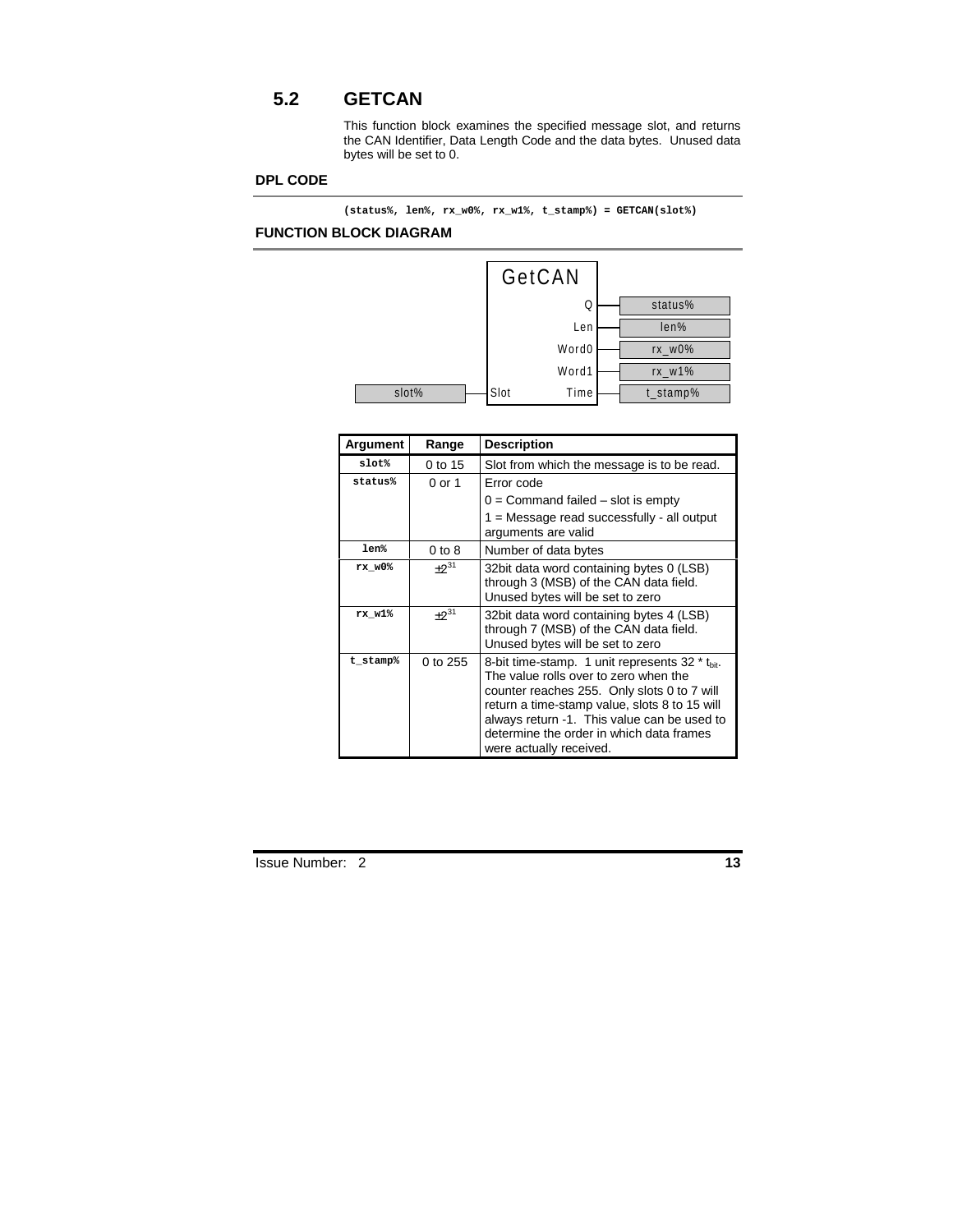# **5.3 CANSTATUS**

This function block returns the status of the specified message slot.

## **DPL CODE**

**status% = CANSTATUS(slot%)**

## **FUNCTION BLOCK DIAGRAM**



| <b>Argument</b> | Range      | <b>Description</b>                   |
|-----------------|------------|--------------------------------------|
| slot%           | 0 to 15    | <b>Slot Number</b>                   |
| status%         | $0$ to $2$ | $0 =$ Slot is empty                  |
|                 |            | 1 = Message transmission in progress |
|                 |            | $2$ = New message has been received  |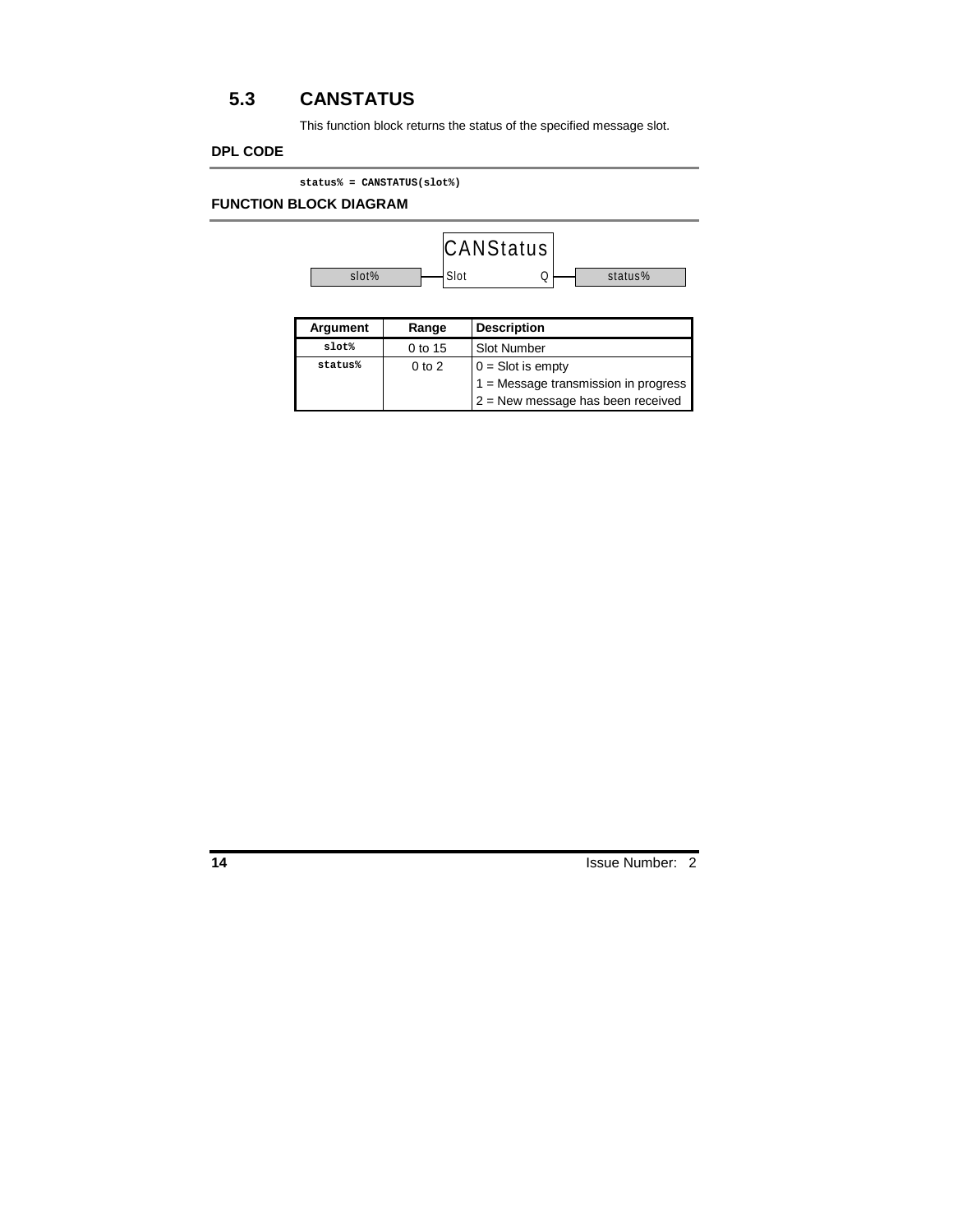# **5.4 ENABLECANTRIPS**

This function block (with #17.14) enables the CAN system trips. This will cause the Unidrive CAN interface to trip the Drive if certain network error conditions are detected.

## **DPL CODE**

**status% = ENABLECANTRIPS(trip%)**

## **FUNCTION BLOCK DIAGRAM**



| Argument | Range      | <b>Description</b>                      |
|----------|------------|-----------------------------------------|
| trip%    | $0$ to $2$ | $0 =$ Trips disabled                    |
|          |            | $1 = Bus$ Off trip only (tr61)          |
|          |            | $2 =$ All trips enabled (tr60 and tr61) |
| status%  | 0 or 1     | $0 =$ Operation Failed                  |
|          |            | $1 =$ Operation Successful              |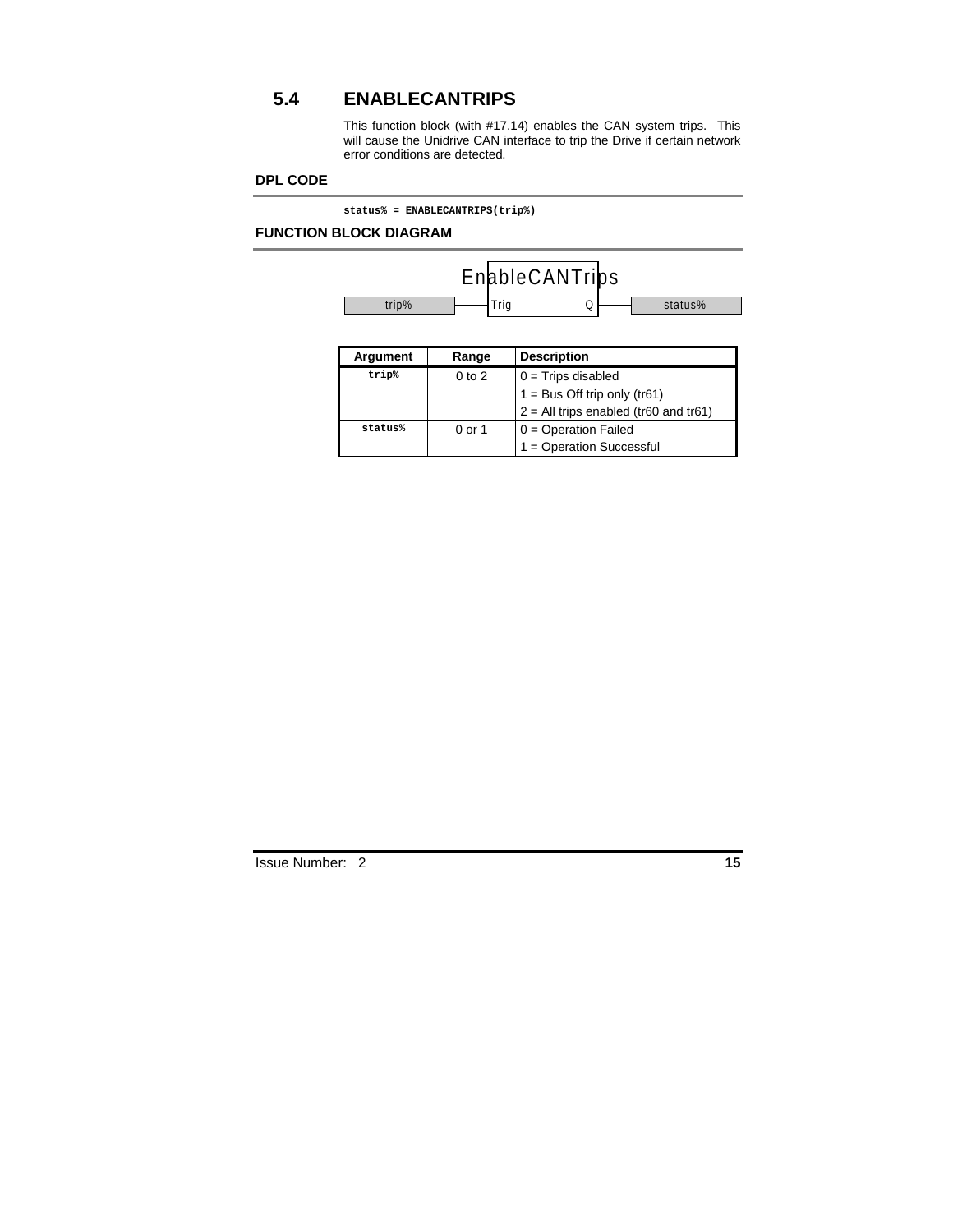## **5.5 RESETCANTIMER**

This function block resets the internal timer in the CAN controller to 0. When messages are received in slots 0 to 7, they are time-stamped with the contents of the CAN controller's internal timer. The GETCAN function block returns the time-stamp value.

### **DPL CODE**

**status% = RESETCANTIMER(reset%)**

### **FUNCTION BLOCK DIAGRAM**



| <b>Argument</b> | Range  | <b>Description</b>       |
|-----------------|--------|--------------------------|
| reset%          | 0 or 1 | $0 = No$ action          |
|                 |        | $1 =$ Reset CAN timer    |
| status%         | 0 or 1 | $0 =$ Operation Failed   |
|                 |        | 1 = Operation Successful |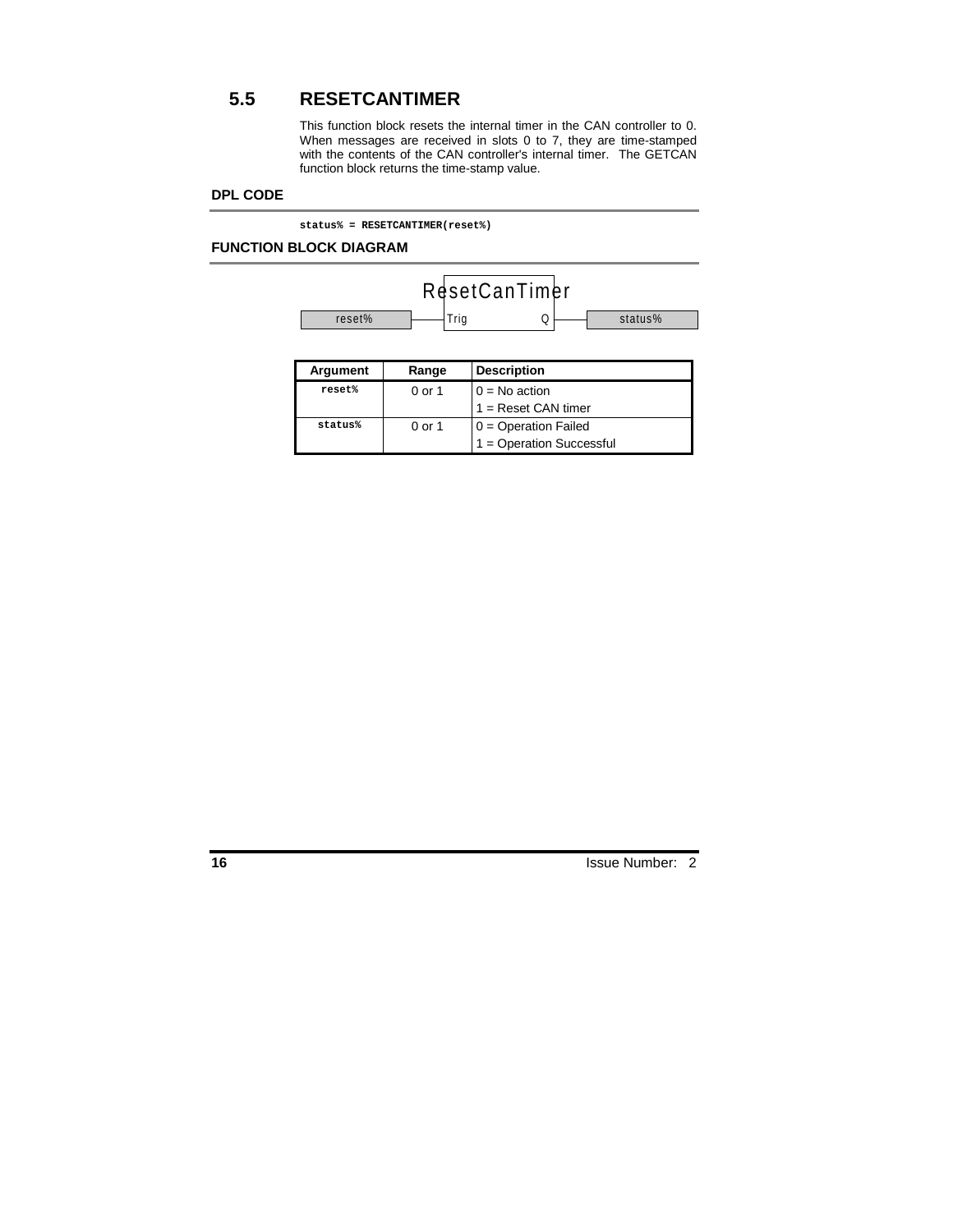# **6 Using the CAN Commands**

## **6.1 What are CAN Slots?**

"CAN Slots" are areas in the CAN controller where data frames are stored temporarily. They can be configured either to receive certain CAN frames, or to hold a CAN frame for transmission.

Each slot must be configured to receive a data frame by defining the "slot mask" with an 11-bit CAN identifier. When a data frame has been passed the error checking, the CAN controller compares CAN identifier with the "slot mask" for each slot. If a slot is found where the slot mask identifier matches the data frame identifier, the data frame is placed in this slot and the slot status register is updated. The slot will keep the message (rejecting subsequent messages that match the slot mask identifier) until the CPU reads the message form the slot, and resets the slot status register.

To transmit a CAN data frame, the CPU must load the CAN identifier, data length code and the data bytes to be sent into a slot. The CAN controller will generate the necessary control bits and error code to construct the complete data frame, and will start to "arbitrate" for the bus. Bus arbitration is handled automatically by the CAN controller, and requires no further action from the CPU.

The Unidrive CAN interface has 16 slots in the CAN controller, and all slots can be configured to transmit or receive data frames. In general, most slots will be configured to receive messages with specified CAN Ids, with one or two slots reserved solely for transmitting messages. If a slot that has been configured to receive data frames with a specific CAN identifier, it will lose that configuration if it is used to transmit a data frame. Slot configuration is totally flexible, and slots can be reconfigured at any time.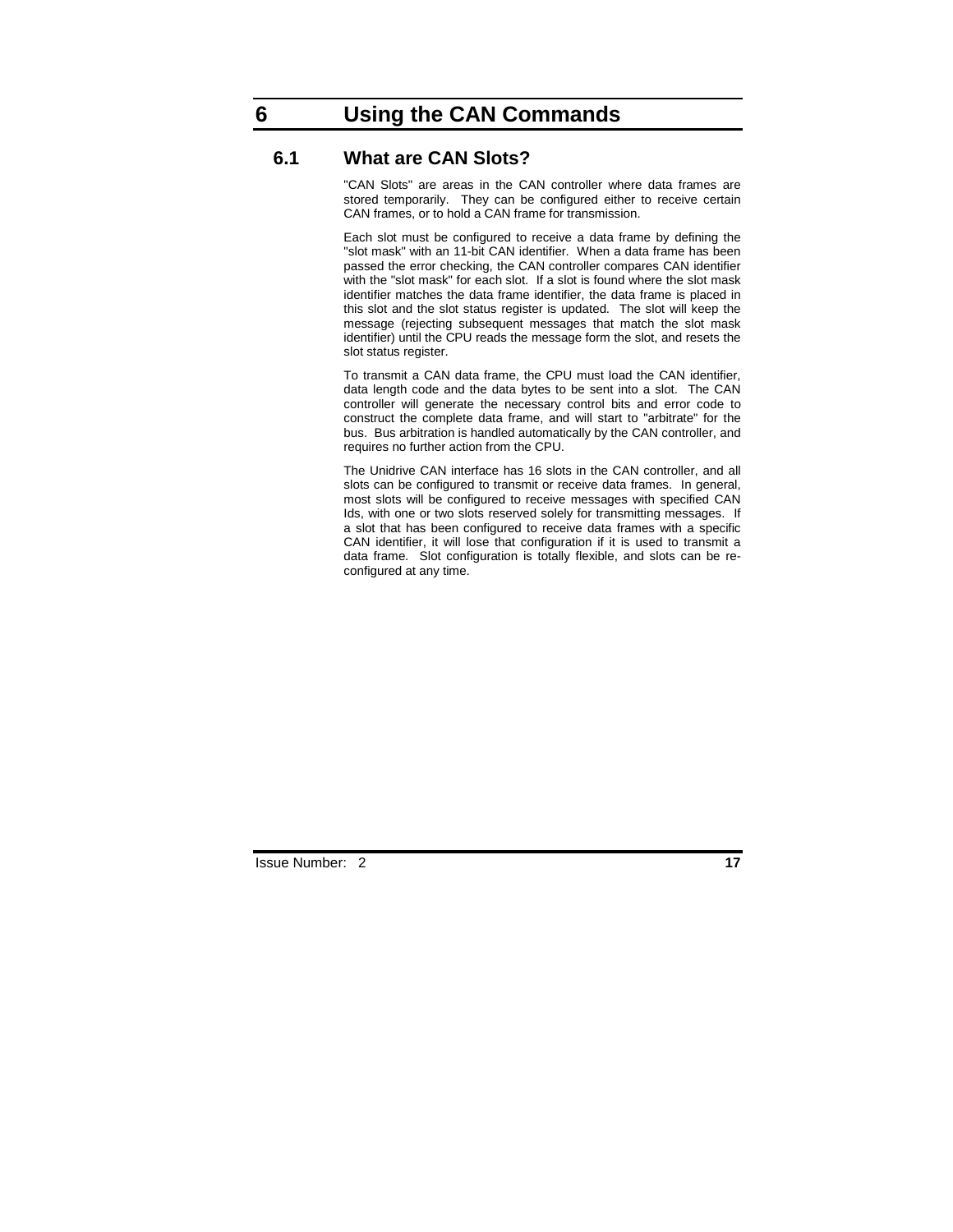## **6.2 Transmitting a CAN Frame**

Send the CAN message identifier and data bytes to the CAN controller. Message will be queued in the specified slot for transmission. The CAN controller will automatically handle the arbitration for the network. If more than one message is waiting to be transmitted, the message with the highest priority (lowest identifier number) will be sent out when the node next wins control of the bus.

The example below shows how to put a 16-bit data value (taken from a Drive parameter) into two 8-bit data bytes, and transmit the message out of slot 2. The CAN identifier is 0x0D3 (211 decimal).

### **DPL CODE**

**tx\_status% = PUTCAN(2, 0, 0x0D3, 2, #18.11, 0)**

## **FUNCTION BLOCK DIAGRAM**



## **6.3 Configuring a Slot Mask**

Most CAN protocols derive the message identifier from local node data. Virtually all bus systems require each node to have a unique node address. If the node address is included as part of the CAN identifier code, this guarantees that no two nodes can produce messages with the same CAN identifier code.

When the slot masks are configured, it is best to use identical code in each node and get certain information from the Drive itself, rather than use fixed numbers. This means that when a program is installed into another node on the network, it will produce messages with unique CAN identifier codes.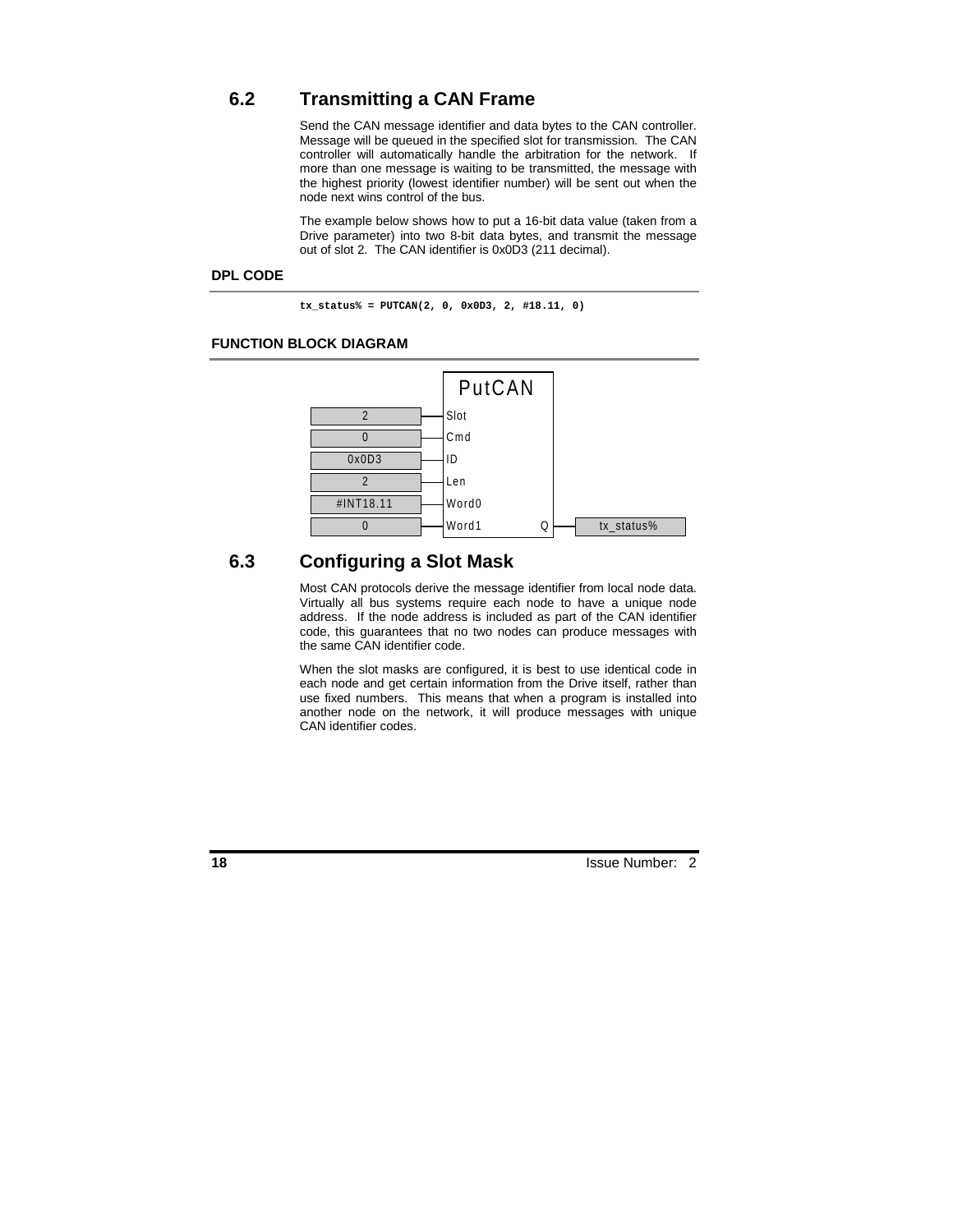The example below shows how to configure slot 8 to receive the message transmitted in section 6.2. Typically, this command would be issued in the INITIAL task, but this does not have to be the case.

### **DPL CODE**

**init\_status% = PUTCAN(8, 1, 0x0D3, 0, 0, 0)**

### **FUNCTION BLOCK DIAGRAM**



To receive a message from the CAN network, a slot must be configured with a mask for the CAN ID. If a message is received by the CAN controller, with an identifier that matches the mask of one of the slots, the message is put into that slot. Otherwise, the CAN controller discards the message.

The mask for each slot should be configured during the INITIAL task of the DPL program. (Setting cmd% to 1 configures the slot mask) This allows the CAN controller to filter out messages that are not intended for the node. By configuring the slot masks in the INITIAL task, this guarantees that the CAN controller is always re-configured after a RESET.

When the UD70 is reset, all CAN slots are initialised to mask identifier 0. This means that only messages with an identifier of 0 (usually reserved) will be received by the CAN controller.

CAN slots should be configured with unique mask ids. If 2 or more slots have the same mask id, generally the slot with the highest slot number (0 to 15) will receive the message, although this is not guaranteed to be the case.

A CAN slot should not be used for both transmitting and receiving messages. If a slot has been set up to receive a message (i.e. the mask has been set) and it is subsequently used to transmit a message, the mask information will be lost, and the slot will not receive any more messages. The mask must be re-configured before the slot can be used to receive messages again.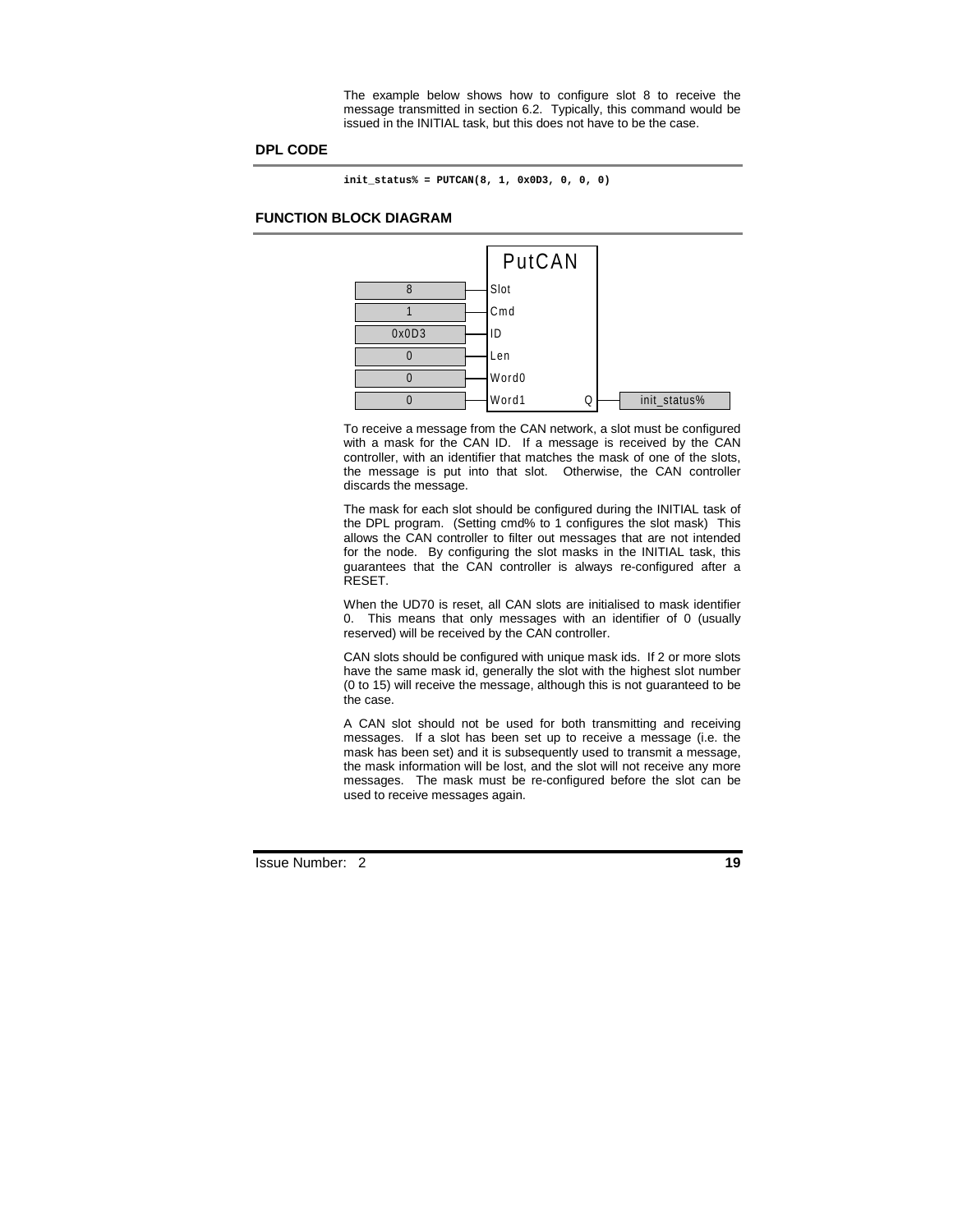## **6.4 CAN Slot Status**

The status of each CAN slot can be determined using the CANSTATUS function block. This function is used to find slots in the CAN controller that have received new data frames, or slots which are waiting to transmit data frames over the CAN network.

When a slot has received a new data frame, it will reject all subsequent data frames with matching CAN identifiers until the data frame held is unloaded from the slot.

### **DPL CODE**

; check the status of slot 8 **rx\_status% = CANSTATUS(8)**

### **FUNCTION BLOCK DIAGRAM**



## **6.5 Receiving a CAN Frame**

The CAN controller will not notify the DPL program that a new message has arrived. The program must use the **CANSTATUS** command to check each slot and see if a new message has arrived, and use GETCAN to retrieve the data values from the CAN message.

**CANSTATUS** returns the slot status very quickly, so a check of all slots configured to receive data frames, using **CANSTATUS** in a **DO…WHILE** loop, is an efficient way of determining if any new data frames have been received. **GETCAN** can then be used to retrieve data from slots with new data frames.

When a message arrives, it is placed into the slot with a matching identifier mask. Subsequent messages with the same identifier will be discarded until the DPL program has retrieved the message already in the slot.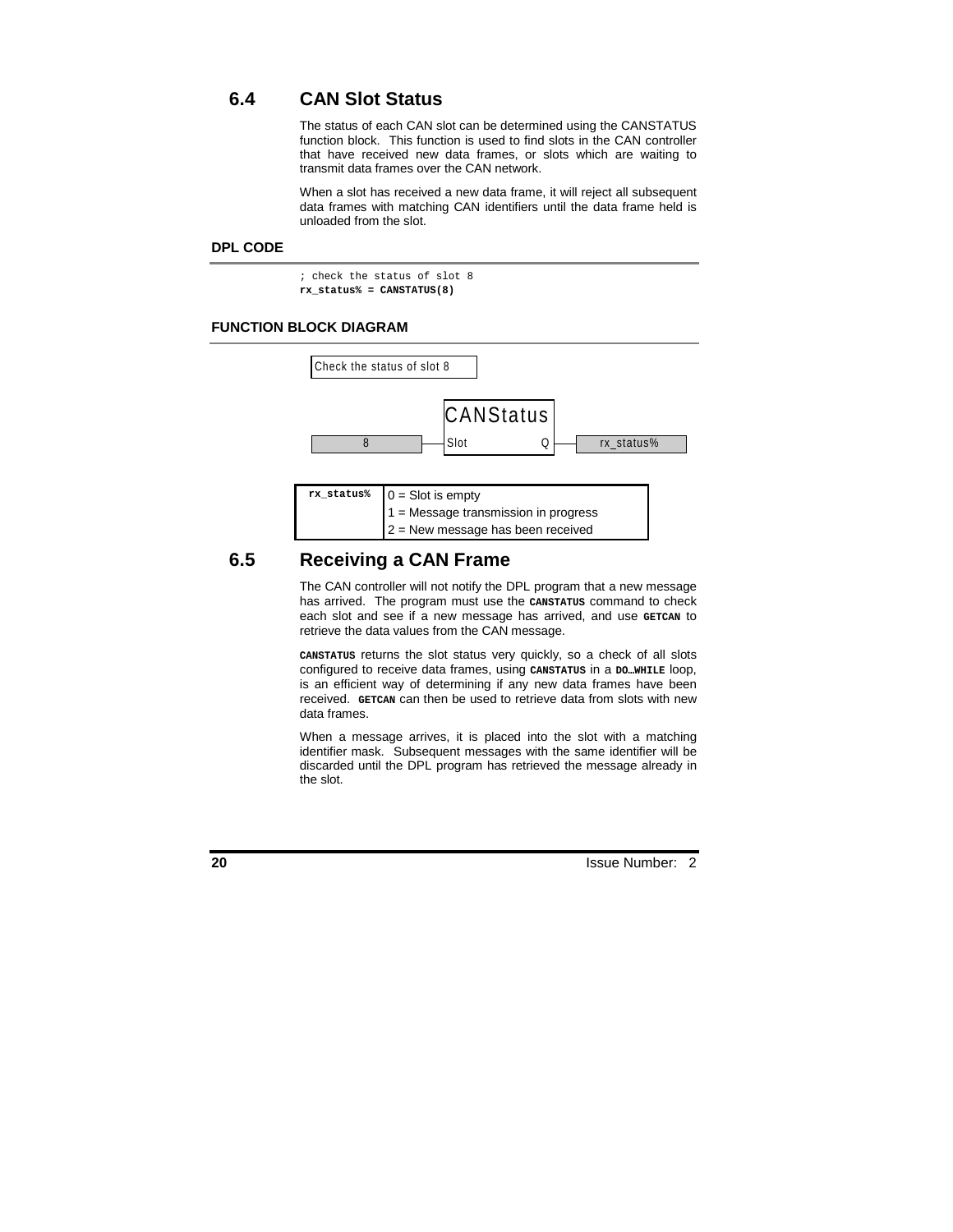The example below shows how to check for receipt of the message transmitted in section 6.2. The slot was configured transmit a message over the network in section 6.3, with the following attributes:

## **DPL CODE**

```
; check the status of slot 8
rx_status% = CANSTATUS(8)
; if a new message has been received
IF rx_status% = 2 THEN
       ; read the data frame from slot 8
       (status%, len%, rx_w0%, rx_w1%, t_stamp%) = GETCAN(8)
ENDIF
```
### **FUNCTION BLOCK DIAGRAM**



NO\_MESSAGE: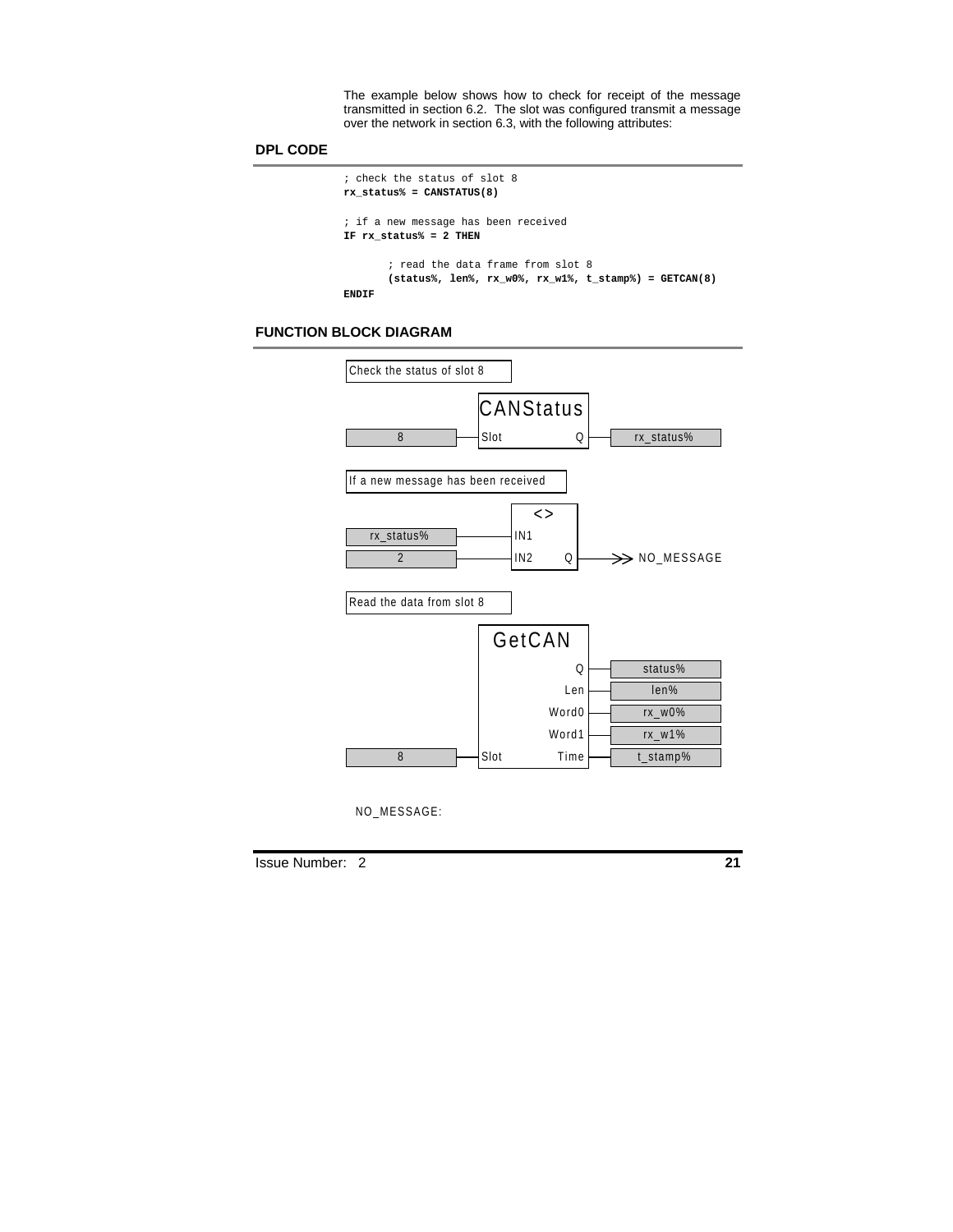## **6.6 Automatic Network Error Trips**

Certain error conditions with the CAN network can be detected, and the Drive can be tripped automatically when an error condition is detected.

The example code listed below would normally be part of the INITIAL task, but this does not have to be the case.

### **DPL CODE**

**#17.14 = 1** ; enable UD70 run-time trips **REINIT**

; enable all automatic CAN network error trips **init\_status% = ENABLECANTRIPS(2)**

### **FUNCTION BLOCK DIAGRAM**



By setting #17.14 to 1 and executing the **REINIT** command, this will force the UD70 to read the UD70 configuration parameters (#17.PP) again, and enable the UD70 run-time trips.

## **6.7 Remote Transmit Request**

A "Remote Transmit Request" frame allows a node to request a data frame from another node. The data frame that is returned is the RTR response frame. The "remote" node will load the RTR response frame into the CAN controller, and transmission of the RTR response frame is handled automatically in hardware by the CAN controller. The CPU in the "remote" node is does not even need to know that the RTR response frame has been transmitted.

A node can update its RTR response frame at any time. Depending on the nature of the data being sent, it could be updated on a regular basis or when a change of data occurs.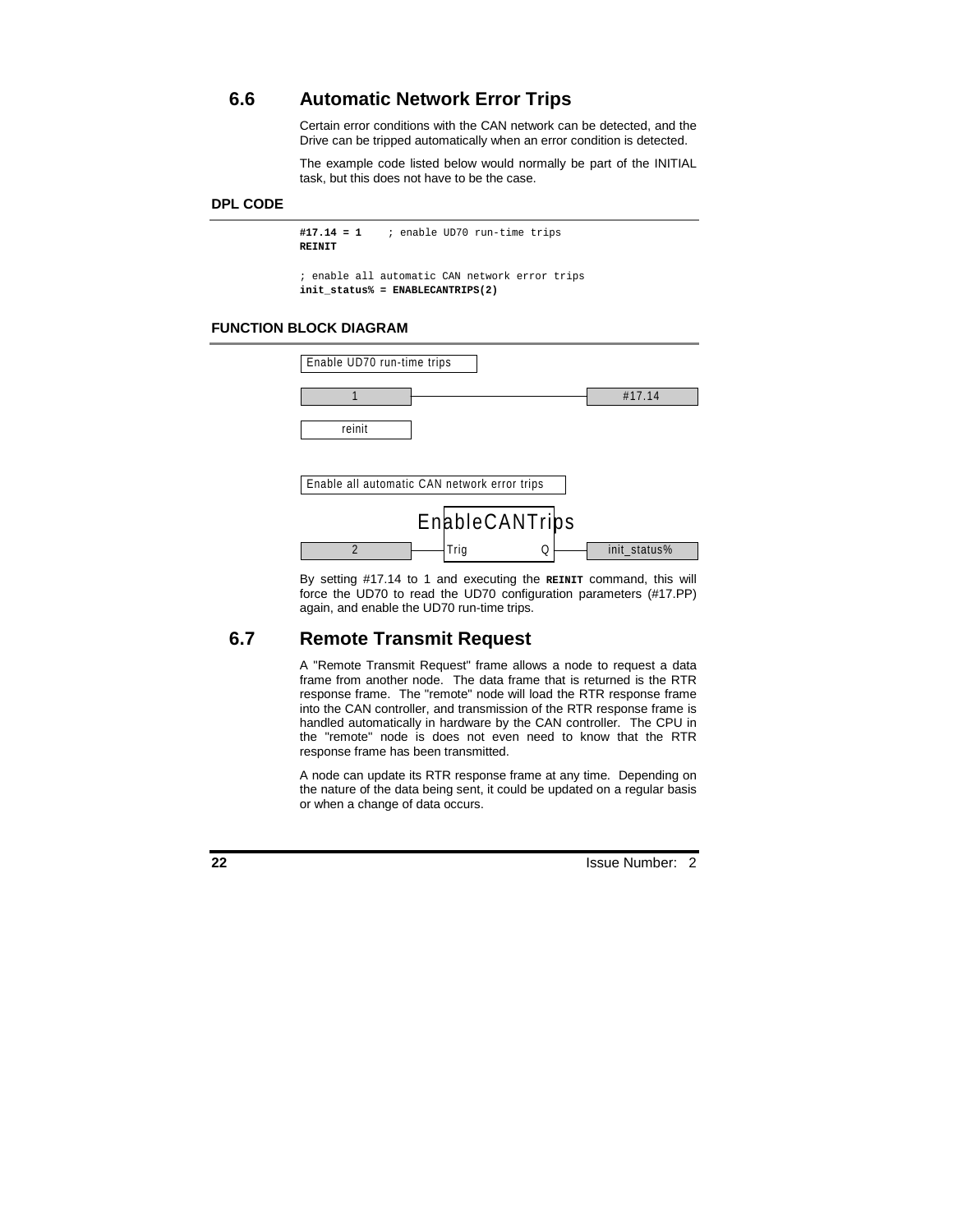## **6.7.1 Requesting Node**

The "requesting" node must transmit an RTR frame from one of the allocated transmit slots. The CAN identifier of the RTR frame MUST match the CAN identifier of the RTR response message expected back from the "remote" node.

The "remote" node will reply with the pre-configured RTR message, so the "requesting" node MUST configure a receive slot with the slot mask set to the CAN identifier of the transmitted RTR frame. IF this is not done, the "requesting" node will discard the RTR response frame.

## **DPL CODE**

; configure slot 9 to receive RTR response frame **init\_status% = PUTCAN(9, 1, 0x4D3, 0, 0, 0)**  $tx\_status$  = PUTCAN(2, 2, 0x4D3, 0, 0, 0) ; send RTR frame

## **FUNCTION BLOCK DIAGRAM**

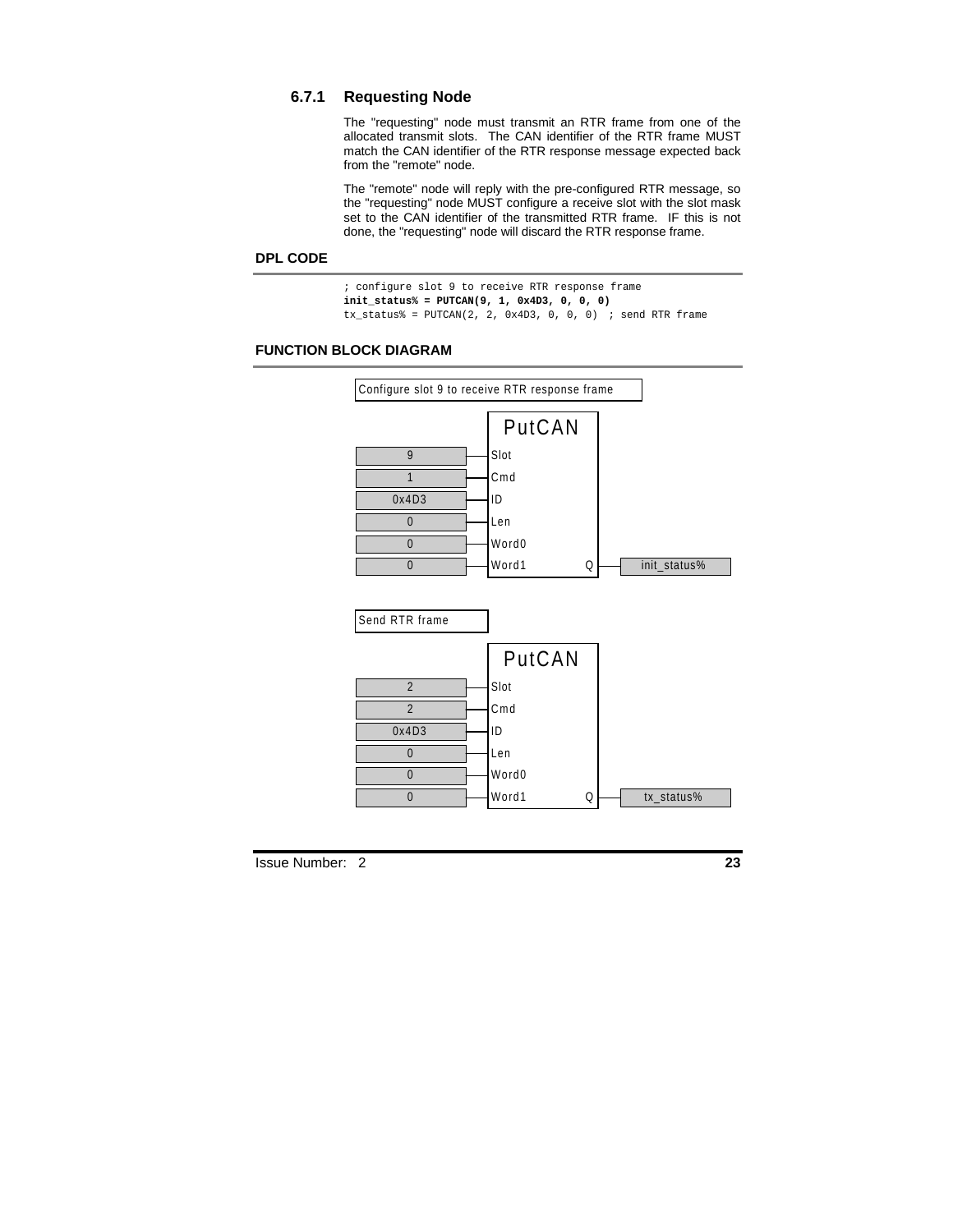Use **CANSTATUS** and **GETCAN** to detect and retrieve the RTR response frame. (See section 6.5). Usually, only one slot needs to be allocated to receive RTR response frames, as the slot mask can be re-configured with the appropriate CAN identifier before the RTR frame is actually sent.

### **6.7.2 Remote Node**

The "remote" node will automatically respond to an RTR frame if the CAN identifier of the RTR frame matches the CAN identifier of the RTR response frame held in the CAN controller. The RTR response frame can be transmitted using one of the slots reserved for transmitting data frames.

Use the **PUTCAN** command with **cmd% = 3** to define the RTR response frame. The CAN identifier, data length code and data bytes must all be specified. The RTR response frame is updated in the CAN controller every time this command is executed in the DPL program.

### **DPL CODE**

```
; update RTR response frame with status word
init_status% = PUTCAN(1, 3, 0x4D3, 2, #90.11, 0)
```
### **FUNCTION BLOCK DIAGRAM**



A typical use for RTR messages may be for a "master" node to read the status of other nodes on the network. If every node was to transmit a status word to the master, it could easily be overloaded. Instead, every node simply updates the status word in the RTR slot, and the master cycles through each node, asking for the RTR message. This prevents overload of the master, as it only asks for new data when it is ready to receive it.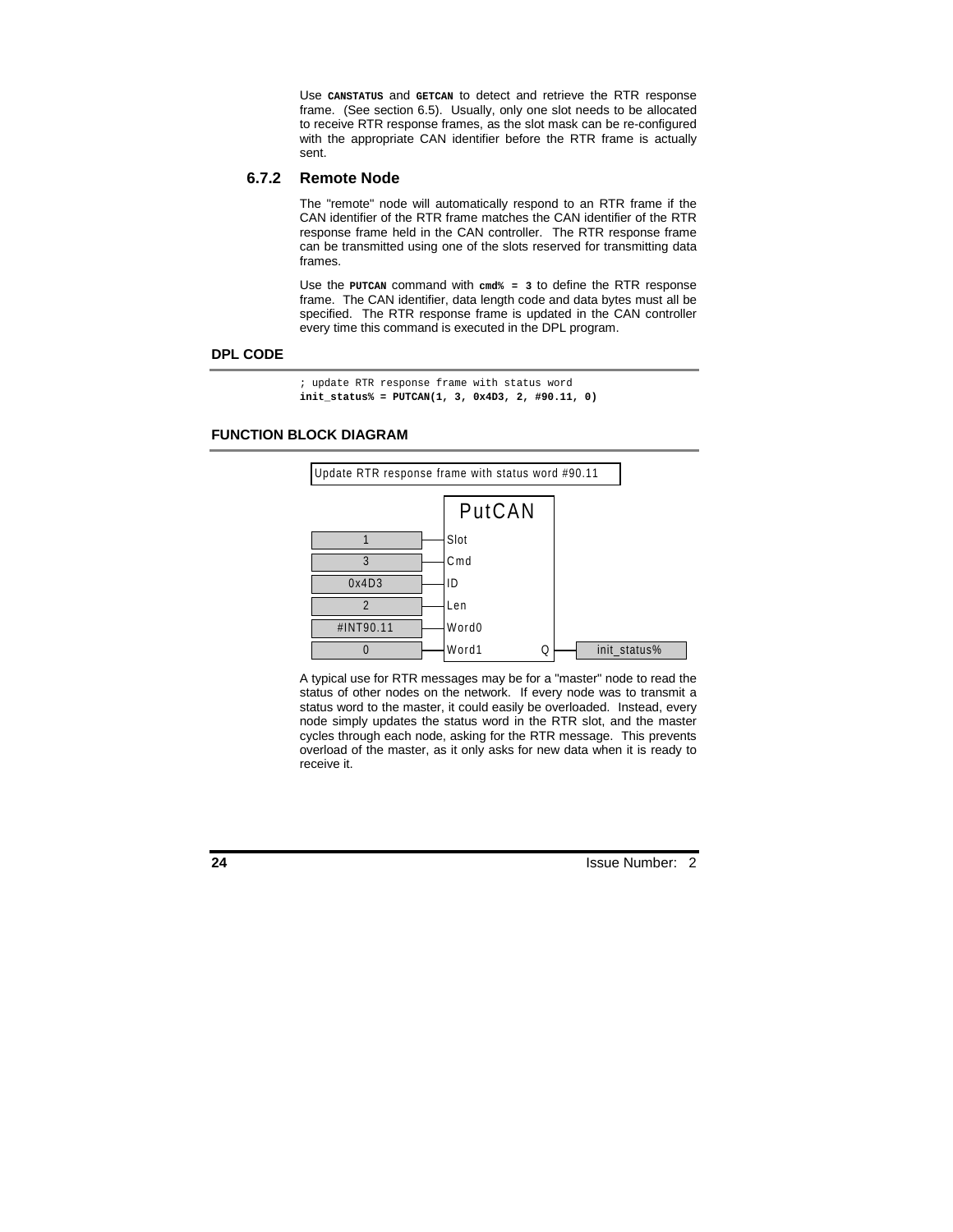## **6.8 Event Task Trigger**

The Unidrive CAN interface provides a facility to trigger the EVENT task from the CAN network, instead of from the internal TIMER unit. To trigger the EVENT task, #17.23 must be set to 1, and a valid slot number specified in #20.03. The specified slot must be configured with the required mask as normal.

### **NOTE**

**The UD70 must be reset by setting #17.19 to 1 before any changes in the configuration of #17.23 and #20.03 will take effect.**

When the EVENT task is triggered, **GETCAN** must be used to retrieve the message, and empty the slot. Failure to do this means that any subsequent messages arriving for this slot will be discarded. **CANSTATUS** is not necessary, as the EVENT task is only be triggered when a data frame is received in the slot specified by #20.03.

### **DPL CODE**

```
INITIAL {
ev_slot% = #20.03
init_status% = PUTCAN(ev_slot%, 1, 37, 0, 0, 0)
}
EVENT {
(status%, len%, rx_w0%, rx_w1%, t_stamp%) = GETCAN(ev_slot%)
}
```
## **FUNCTION BLOCK DIAGRAM**

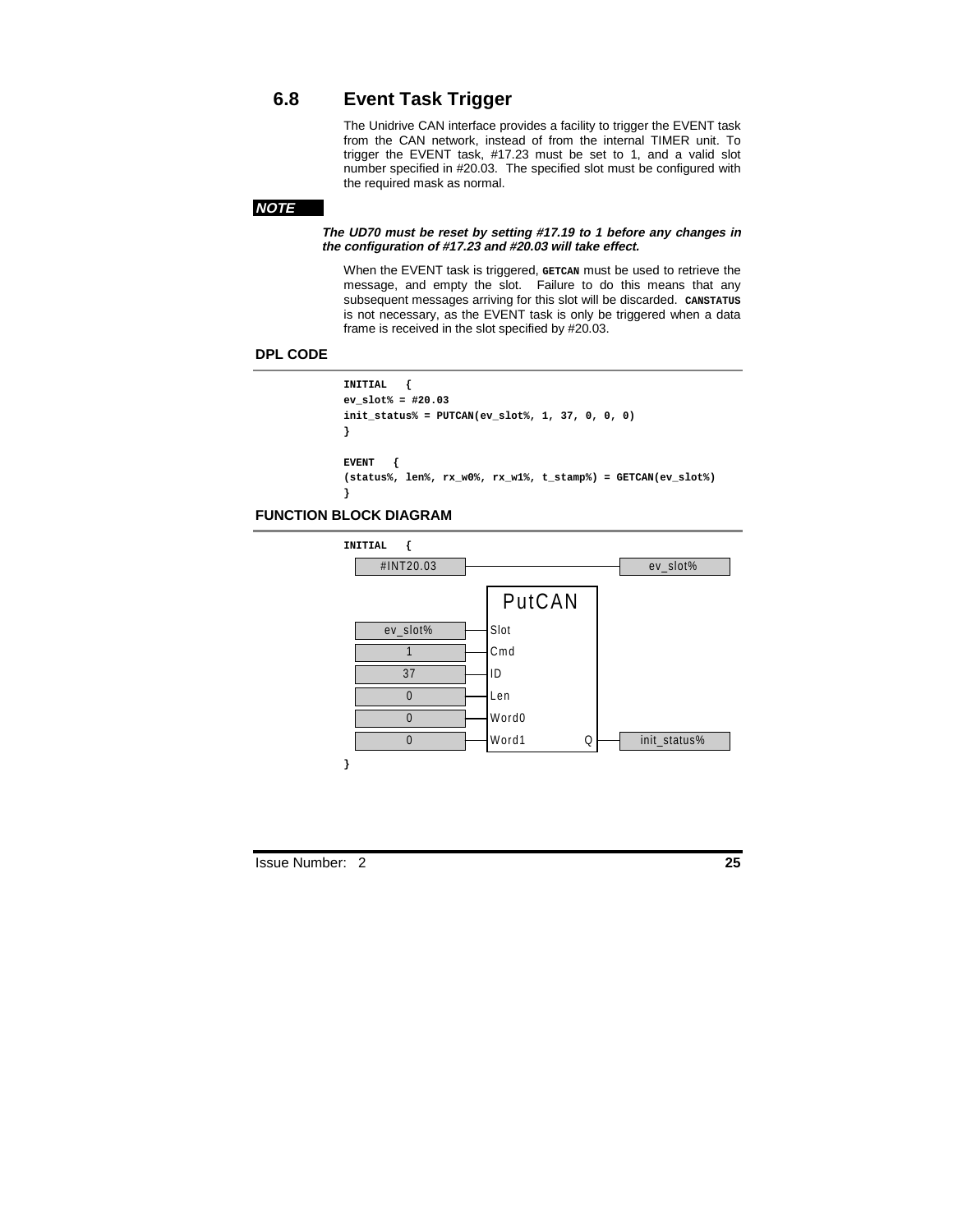

### **6.8.1 Example Use of EVENT Task Trigger**

This feature allows a simple strategy to be implemented to overcome problems with data skew, particularly on a network running at a comparatively slow data rate.

If 20 new speed references must be sent to 20 drives with minimal data skew, the values can be sent over the network, and buffered in each Drive when it receives the appropriate CAN message. When all messages have been sent, a SYNC message (with a unique identifier code) can be sent over the network to trigger the EVENT task in each Drive, which in turn transfers the speed reference from the temporary buffer area to the speed reference parameter.

There will still be some data skew, mainly due to fact that the speed loop cycles in the drives will not be synchronous with each other. However, the maximum skew will 1 speed loop cycle time (1.38ms), and almost certainly lower than the time taken to transmit all speed references over the CAN network.

For example, to transmit a message with a 16-bit speed reference (2 data bytes) over a CAN network running at 50 Kbits/sec will take approximately 1.4ms. With 20 drives on the network, total transmission time is 28ms. When compared with a maximum skew time of 1.38ms, the data skew is reduced by 95%.

The EVENT task has a higher priority than the SPEED and ENCODER tasks. If the EVENT task trigger function is being used to implement a fast update of parameters in the position loop, this could cause a problem. If the position loop code is interrupted and a new value forced into certain registers, the position loop will continue with a different value to the starting value, and this may cause problems.

To guarantee that this does not happen, the data should be passed to a temporary variable in the EVENT task. The SPEED or ENCODER task should then be used to transfer the value to the position loop parameters. The SPEED and ENCODER task code does not run until all system file operations attached to these tasks has been completed, so the new value will be picked up on the next task.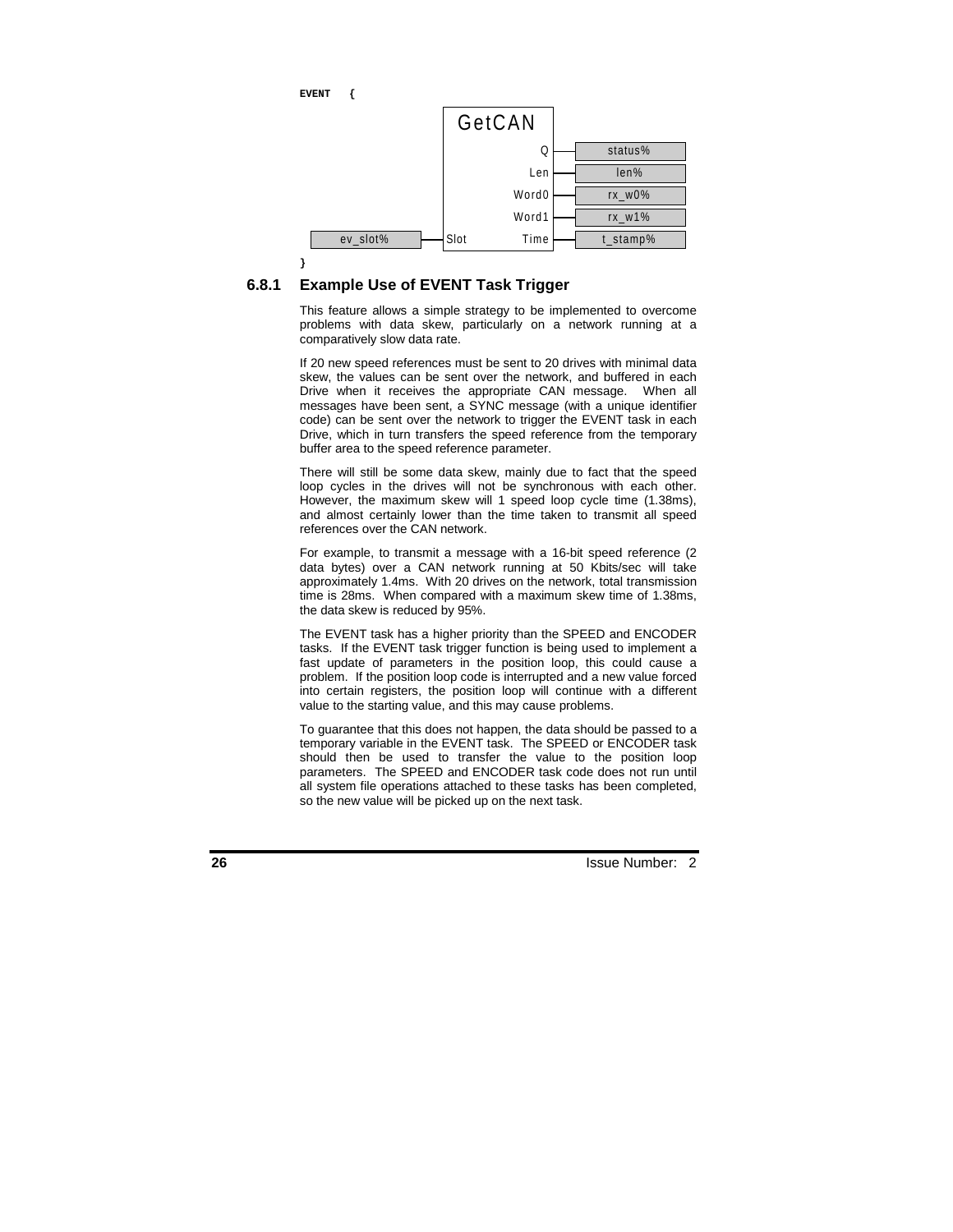# **7 Diagnostic Information**

## **7.1 Fieldbus Code**

**Unidrive:** #20.14

The fieldbus code identifies the hardware level in the option module. This information is vital when trying to determine what upgrades can be performed on older modules.

The identification of the high-speed communications option module can be read from #20.14 on the Unidrive display. (The code is also available as #89.04.) This number is shown in the form XYZ, where X is the fieldbus type, Y is the fieldbus flavour, and Z is the hardware revision level.

| Code | <b>Fieldbus</b><br>Type | <b>Fieldbus</b><br><b>Flavour</b> | <b>Hardware Revision</b>  |
|------|-------------------------|-----------------------------------|---------------------------|
| 520  |                         |                                   |                           |
|      | (CAN)                   | (CAN)                             | (UD77A and UD77B Issue 1) |

## **NOTE**

**System file V2.07.05 or later must be installed in the UD70 to indicate the full fieldbus code.**

## **7.2 Firmware Version**

**Unidrive:** #20.15

The version of firmware fitted to the CAN interface can be read from #20.15 on Unidrive.

|                 | Code | <b>Firmware</b><br>Version | <b>Hardware</b><br><b>Revision</b> |
|-----------------|------|----------------------------|------------------------------------|
| <b>Unidrive</b> | 100  | V1.00.00                   |                                    |

The Hardware Revision column shows the hardware levels that can accept each version of firmware.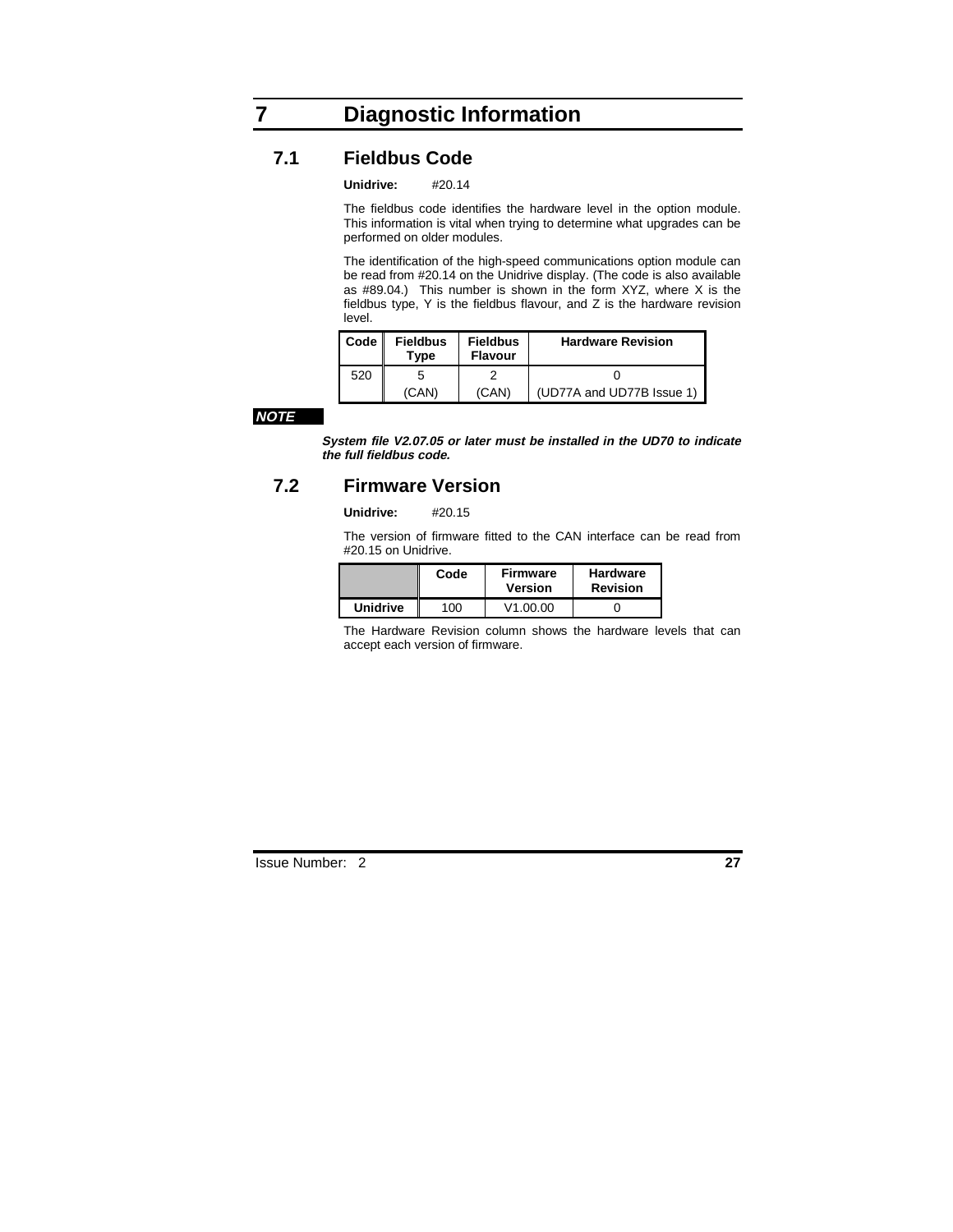## **7.3 System File Version**

**Unidrive**: #17.02

The system file installed in the UD70 must be the correct file for the communications option installed. The system file for the Unidrive CAN interface is "DPLCAN.SYS".

The system file that must be installed can depend on the level of hardware and firmware in the module. In general, new system files are backward compatible with older versions of firmware and hardware, but there may be some limitations when upgrading older modules.

The system file version can be read from parameter #17.02 on the Unidrive.

| <b>Firmware</b> | <b>Hardware</b><br><b>Revision</b> | System<br>File | <b>Comments</b>                                                                                |
|-----------------|------------------------------------|----------------|------------------------------------------------------------------------------------------------|
| V1.00.00        |                                    | later          | V2.07.05 or   V2.07.05 was the first system<br>file release for the Unidrive<br>CAN interface. |

## **7.4 CAN Enable**

**Unidrive:** #20.01

The CAN interface must be enabled to communicate with the DPL program. If #20.01 is set to -1, the CAN controller is completely disabled.

Most communications systems require that each node on a network is assigned some sort of unique address. When DPL code is written to implement a protocol, #20.01 should be used to configure the node address.

## **7.5 Network Data Rate**

### **Unidrive**: #20.02

Every node on the system MUST be configured to run at the same data rate. Failure to ensure this can cause unpredictable results, as nodes attempting to communicate at different data rates can corrupt data frames on the network.

If a node has been configured to run at a data rate that is different to the rest of the network, bus-off errors on some or all nodes may result. In general, the data rate should be configured on a node BEFORE it is physically connected to the network.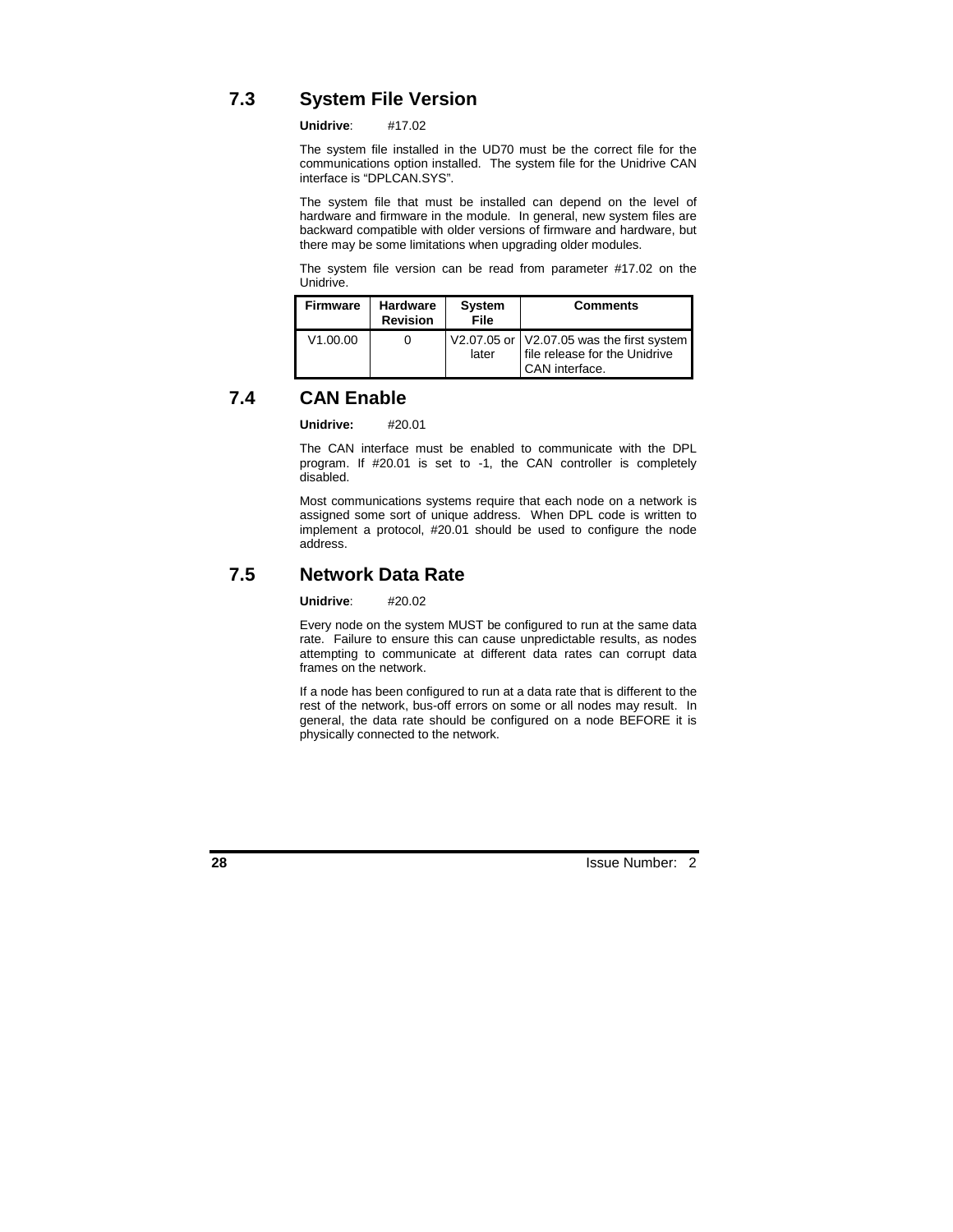## **7.6 Network Status**

**Unidrive:** #20.50

#20.50 on Unidrive indicates the status of the CAN network. Under normal conditions, #20.50 should indicate that the network is running. The loss of network condition cannot be detected until the node attempts to transmit a data frame over the network.

| #20.50 is updated immediately when a change of status is detected, |  |
|--------------------------------------------------------------------|--|
| otherwise the status indication is updated every second.           |  |

| #20.50 | <b>Status</b>             | <b>Description</b>                                                                                                                                            |
|--------|---------------------------|---------------------------------------------------------------------------------------------------------------------------------------------------------------|
| 1      | <b>Network</b><br>running | CAN network OK, data frames can be<br>transmitted or received.                                                                                                |
| 0      | Initialising<br>hardware  | UD70 is initialising the CAN interface.                                                                                                                       |
| -1     | Loss of<br>network        | Data frames are not being acknowledged.<br>Possible causes are faulty network<br>connections, or the node is the only node<br>present on the network.         |
| $-2$   | <b>Bus Off</b>            | Bus Off condition requires a UD70 reset.<br>Indicates that the node is having trouble<br>transmitting messages, or faulty wiring<br>somewhere on the network. |

## **7.7 Trip Action On Network Loss**

To enable the automatic trips when a network error occurs, the **ENABLECANTRIPS** function block must be called from the DPL program. (See section 6.6.)

| #17.14 | <b>Mode</b>      | <b>Action</b>                                                                                                                  |
|--------|------------------|--------------------------------------------------------------------------------------------------------------------------------|
|        | Ride-<br>through | The Unidrive will continue to operate with the<br>previous values received from the network                                    |
|        | Trip             | Automatic CAN trips are enabled, provided the<br><b>ENABLECANTRIPS</b> function block has been<br>executed in the DPL program. |

If a DPL program is present in the UD70, this will continue to run as normal. (An ERROR task is not raised.) If #17.14 is changed, the UD70 must be reset by setting #MM.00 to 1070, and pressing RESET to make the trip mode change take effect.

Issue Number: 2 **29**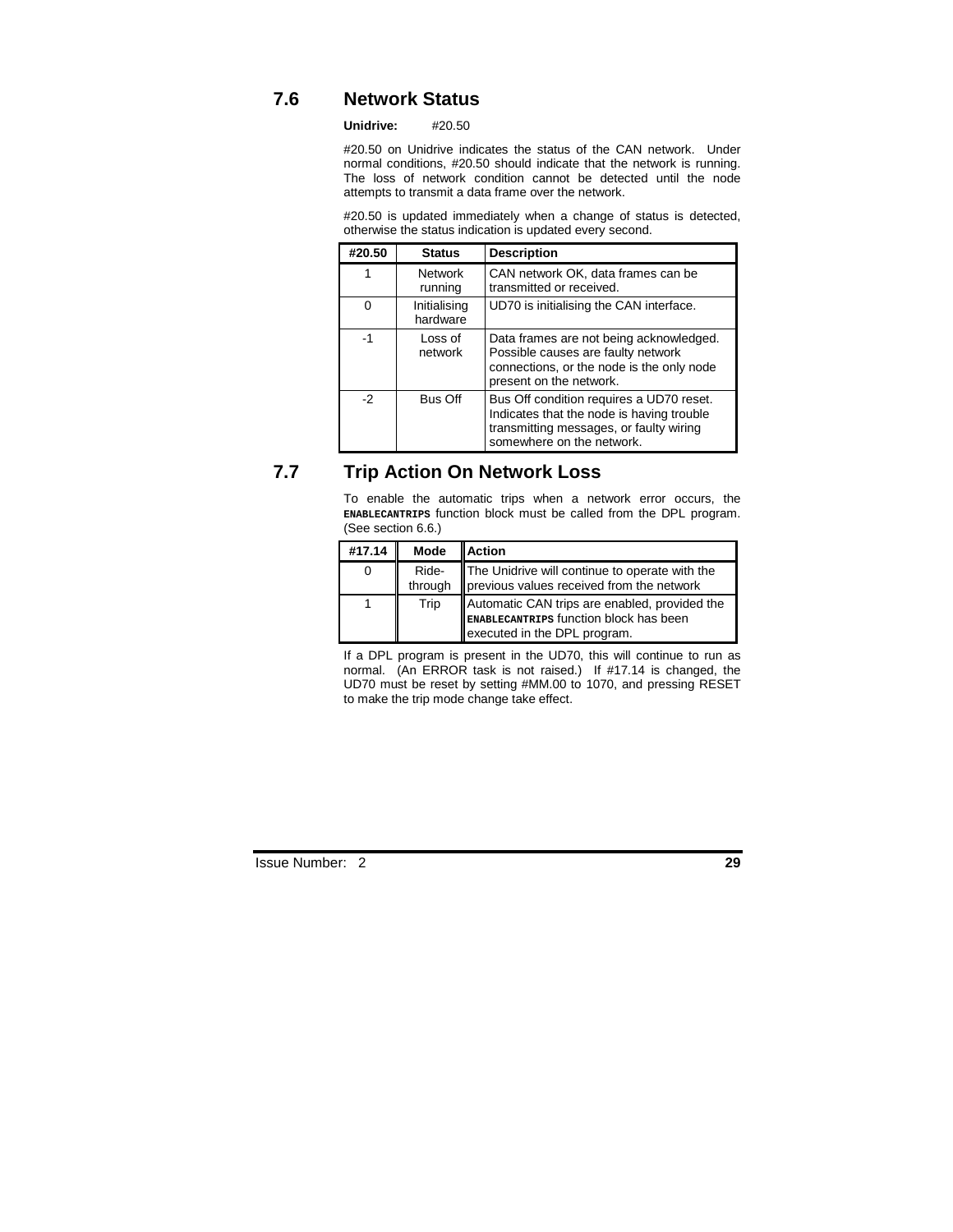| <b>Trip</b><br>Code | Fault<br><b>Description</b> | <b>Possible Causes</b>                                                                                                                                                                                                                                                         |
|---------------------|-----------------------------|--------------------------------------------------------------------------------------------------------------------------------------------------------------------------------------------------------------------------------------------------------------------------------|
| tr60                | Network Loss                | "tr60 occurs when a node sends a data<br>frame, and no other node acknowledges<br>receipt of the frame message. This can<br>happen if there is only one node on the<br>network, the network connection has been<br>lost, or the node is transmitting corrupted<br>data frames. |
| tr61                | <b>Bus Off Error</b>        | "tr61" indicates the Can "Bus Off"<br>condition. A complete reset of the CAN<br>controller is required to clear this<br>condition.                                                                                                                                             |
| tr $62$             | Configuration<br>Error      | "tr62" indicates an error in the set-up of<br>the CAN interface. Ensure parameters<br>#20.01, #20.02 and #20.03 have been<br>configured correctly.                                                                                                                             |

Problems can occur during initialisation, particularly with only 2 nodes on a network. If the first node completes initialisation before the second node, it will trip on "tr60". As the second node has not been initialised yet, it will not acknowledge receipt of the data frame, causing the first node to think it is transmitting error frames and trip.

The **ENABLECANSTATUS** function block allows full error detection to be enabled when network operation has been fully established. This can be enabled during any task, e.g. when the first network message from a remote node is received.

## **7.8 Other UD70 Trip Codes**

If certain errors occur, the Unidrive will trip and show the trip code in the upper window.

| Trip<br>Code     | Error                                                                                                                |
|------------------|----------------------------------------------------------------------------------------------------------------------|
| tr <sub>56</sub> | The UD70 does not contain the correct operating system.<br>Download the system file "DPLCAN.SYS".                    |
| tr57             | An illegal operating system call has been made, e.g.<br>wexter is a CTNet command, and is not available with<br>CAN. |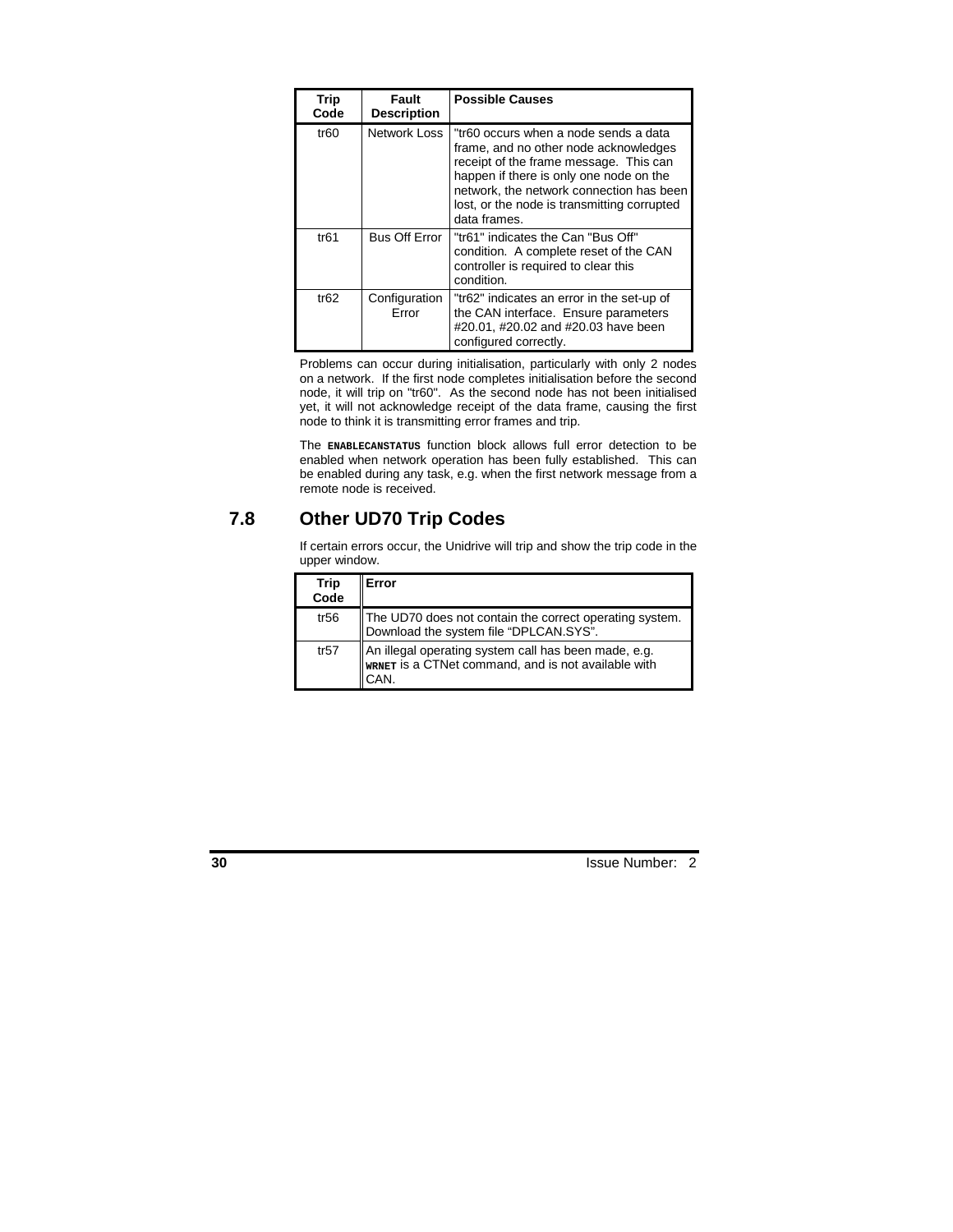# **8 Example Application**

The example application below implements the "Easy Mode" cyclic data available with CTNet. The node, menu and parameter mappings are defined in exactly the same way and use the same parameters as with CTNet, with one node (the "pseudo-master") being responsible for generating the data synchronisation interrupt.

This example addresses the allocation of CAN slots for transmitting and receiving data frames, allocation of CAN identifier codes, and use of the EVENT task trigger.

## **8.1 "Easy Mode" Cyclic Data using DPLCAN**

The basic specification for data transfer is that each node has 3 IN and 3 OUT data channels. CTNet is a "producer-orientated" network, i.e. the target node data (target node address and data channel) is only configured in the transmitting node.

### **8.1.1 CAN Identifier for Transmitting Data Frames**

The source (producing) node knows where the data is to be sent, but the target node has no idea where the data is coming from. This means that the target node must have fixed CAN identifiers, and the source node must assign the CAN identifier such that it matches the CAN identifier in the intended target node. This example will limit the number of nodes to 31, with 3 OUT data channels per node, so the CAN identifier will be assigned as shown below.

| Variable        | Range     | <b>Description</b>                                                                                        |
|-----------------|-----------|-----------------------------------------------------------------------------------------------------------|
| can identifier% | 33 to 127 | The CAN identifier that is<br>assigned for each outgoing data<br>frame.                                   |
| target channel% | 1 to $3$  | Defines the target channel into<br>which the data will be written in<br>the target node. (0 is reserved.) |
| target node%    | 1 to 31   | Defines the target node for the<br>data frame.                                                            |

**can\_identifier% = (target\_channel% \* 32) + target\_node%**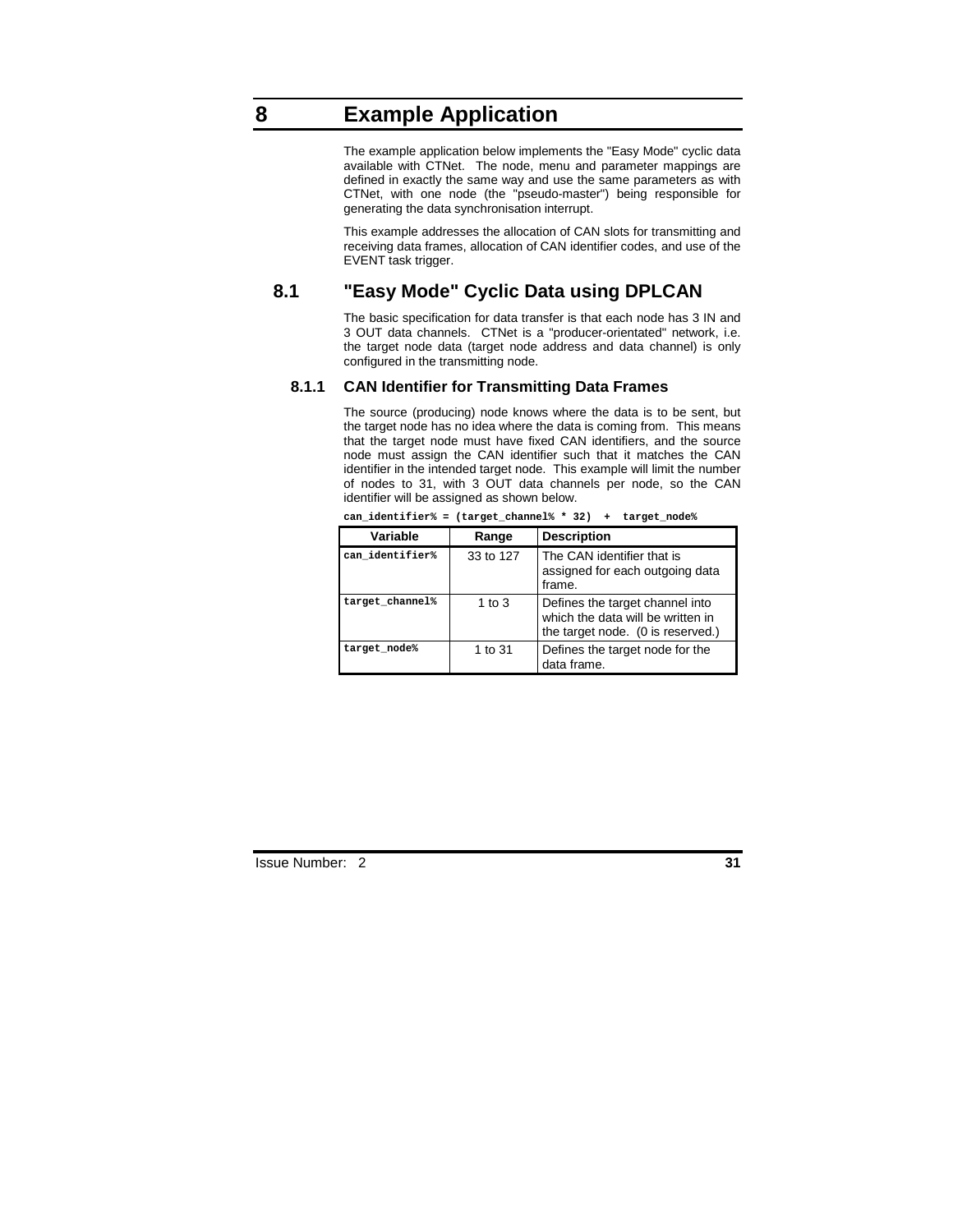### **8.1.2 CAN Identifier for Receiving Data Frames**

The target node does not know where the data is actually going to come from, so the input slots can be configured with fixed CAN identifiers. If a source node produces a message that matches one of the configured slot masks in target node, the data will be loaded into the appropriate CAN slot.

| Variable       | Range     | <b>Description</b>                                                                                        |
|----------------|-----------|-----------------------------------------------------------------------------------------------------------|
| can slot mask% | 33 to 127 | The CAN identifier that is<br>assigned for each outgoing data<br>frame.                                   |
| in channel%    | 1 to $3$  | Defines the target channel into<br>which the data will be written in<br>the target node. (0 is reserved.) |
| node address%  | 1 to 31   | Defines the target node for the<br>data frame.                                                            |

**can\_slot\_mask% = (in\_channel% \* 32) + node\_address%**

### **8.1.3 SYNC Message Generator**

One node on the network must be responsible for generating the SYNC message. This is the message that informs the other nodes that it is time to send their configured messages again. This node is known as the "pseudo-master".

The TIMER unit is used in the pseudo-master to trigger the EVENT task on a regular defined time-base. Once the EVENT task has been triggered, the SYNC message is immediately loaded into the CAN controller for transmission. This message format is fixed, with CAN identifier set to 1 to give very high priority, and no data bytes.

The data frames for transmission out of channels 1, 2 and 3 are also configured and downloaded to the CAN controller in the EVENT task. If separate CAN slots are used for each OUT channel, all three data frames can be downloaded immediately, and the CAN controller left to handle transmission automatically.

## **8.1.4 EVENT Task Trigger**

A signal is required from the "pseudo-master" to indicate that it is time to construct and transmit the cyclic OUT data frames. By allocating a slot as the EVENT Task Trigger slot, and setting the slot mask to 1, the EVENT task can be used to configure and load the data frames onto the CAN controller.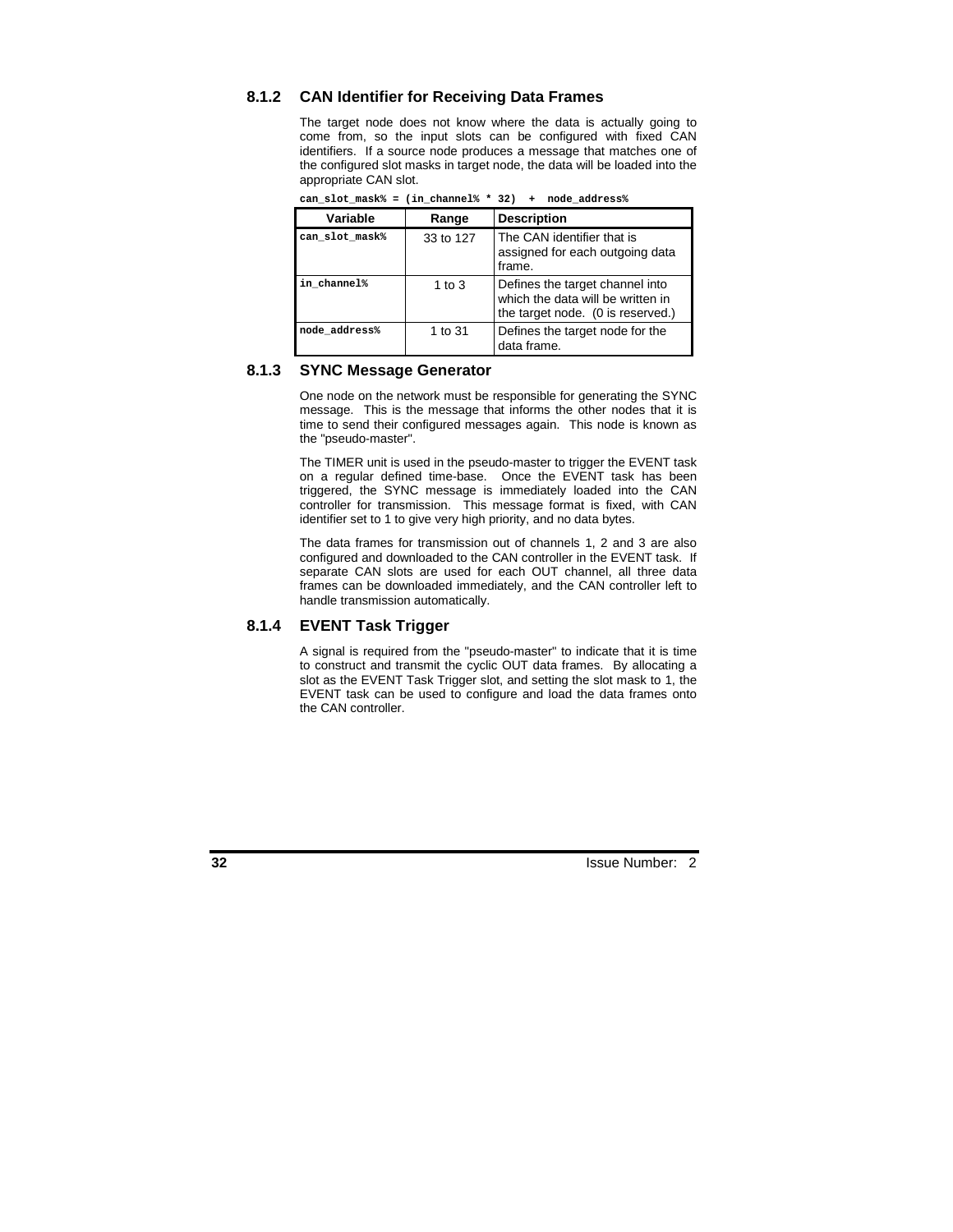## **8.1.5 CAN Slot Allocation**

CAN slots need to be allocated for each function. The allocation chosen for this example is shown in the table below.

| <b>Slot</b>    |            | <b>Function</b>      | <b>Description</b>                                                                                             |
|----------------|------------|----------------------|----------------------------------------------------------------------------------------------------------------|
| 0              | IN         | <b>EVENT Trigger</b> | Configured with slot mask $= 1$ . This is<br>the slot used to trigger the EVENT<br>task in the "slave" drives. |
| 1              | IN         | IN Channel 1         | IN data channel 1. Data is<br>automatically transferred to _S90%.                                              |
| 2              | IN         | IN Channel 2         | IN data channel 2. Data is<br>automatically transferred to _S91%.                                              |
| 3              | IN         | IN Channel 3         | IN data channel 3. Data is<br>automatically transferred to _S92%.                                              |
| 4              |            | Not used             |                                                                                                                |
| 5              |            | Not used             |                                                                                                                |
| 6              |            | Not used             |                                                                                                                |
| $\overline{7}$ |            | Not used             |                                                                                                                |
| 8              |            | Not used             |                                                                                                                |
| 9              |            | Not used             |                                                                                                                |
| 10             | <b>OUT</b> | SYNC Telegram        | Slot used to transmit the SYNC<br>telegram data frame                                                          |
| 11             | <b>OUT</b> | OUT Channel 1        | OUT data channel 1. Data is picked<br>up from R90%.                                                            |
| 12             | <b>OUT</b> | OUT Channel 2        | OUT data channel 2. Data is picked<br>up from R91%.                                                            |
| 13             | <b>OUT</b> | <b>OUT Channel 3</b> | OUT data channel 3. Data is picked<br>up from _R92%.                                                           |
| 14             |            | Not used             |                                                                                                                |
| 15             |            | Not used             |                                                                                                                |

## **8.1.6 Receiving Data Frames**

Receiving data frames cannot be done in the EVENT task, as the time delay before incoming data frames are received cannot be predicted. As the EVENT task has priority over all tasks except the INITIAL task. it cannot wait for all messages to be received, as this will prevent all other tasks from running.

Any of the time-base tasks (SPEED, ENCODER or CLOCK) can be used to check for messages received but the slower the task, the greater the potential delay between receiving a data frame and updating the destination parameter. For this reason, this example uses a continuous loop in the BACKGROUND task.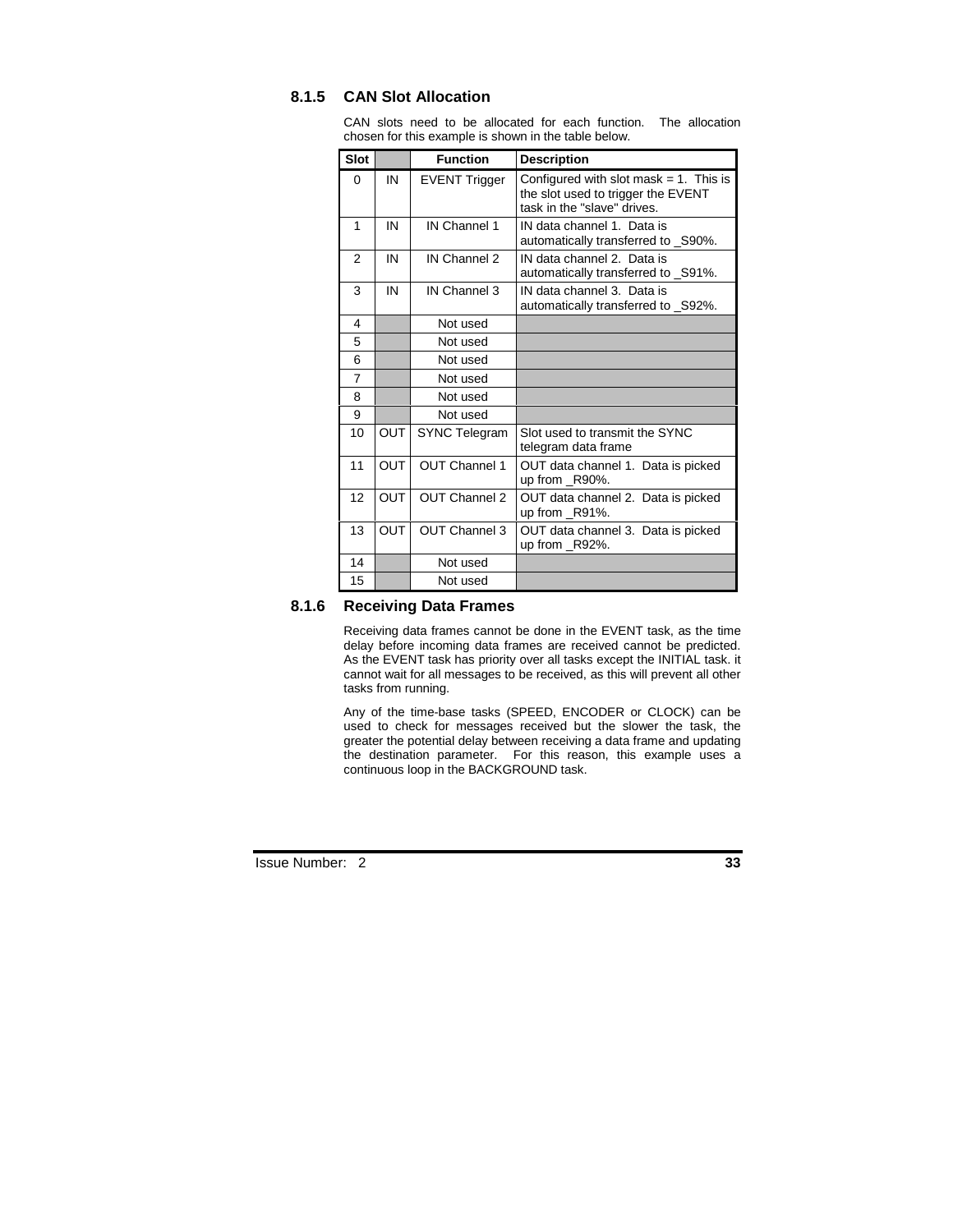## **8.1.7 Node Configuration**

The DPL code in this section implements the above specifications to produce regular data transfer, with virtually identical configuration to CTNet "Easy Mode" cyclic data.

| <b>Function</b>            | <b>Unidrive</b> | Setting    |
|----------------------------|-----------------|------------|
| Node Address               | #20.01          | 1 to 31    |
| Network Data Rate          | #20.02          | $0$ to $7$ |
| Synchronisation<br>Message | #20.13          | 1 to 130ms |
| <b>EVENT Trigger Slot</b>  | #20.03          |            |

| <b>Slot</b> | <b>Source/Destination</b><br><b>Parameter</b> | <b>Destination Node</b> |
|-------------|-----------------------------------------------|-------------------------|
| IN Slot 1   | #20.10 (MMPP)                                 |                         |
| IN Slot 2   | #20.11 (MMPP)                                 |                         |
| IN Slot 3   | #20.12 (MMPP)                                 |                         |
| OUT Slot 1  | #20.05 (MMPP)                                 | #20.04 (NNNSS)          |
| OUT Slot 2  | #20.07 (MMPP)                                 | #20.06 (NNNSS)          |
| OUT Slot 3  | #20.09<br>(MMPP)                              | #20.08 (NNNSS)          |

The source and destination parameters are entered in the form MMPP, where MM is the menu number and PP is the parameter number. The destination node and slot is entered in the form NNNSS, where NNN is the destination node address, and SS is the IN slot to write to.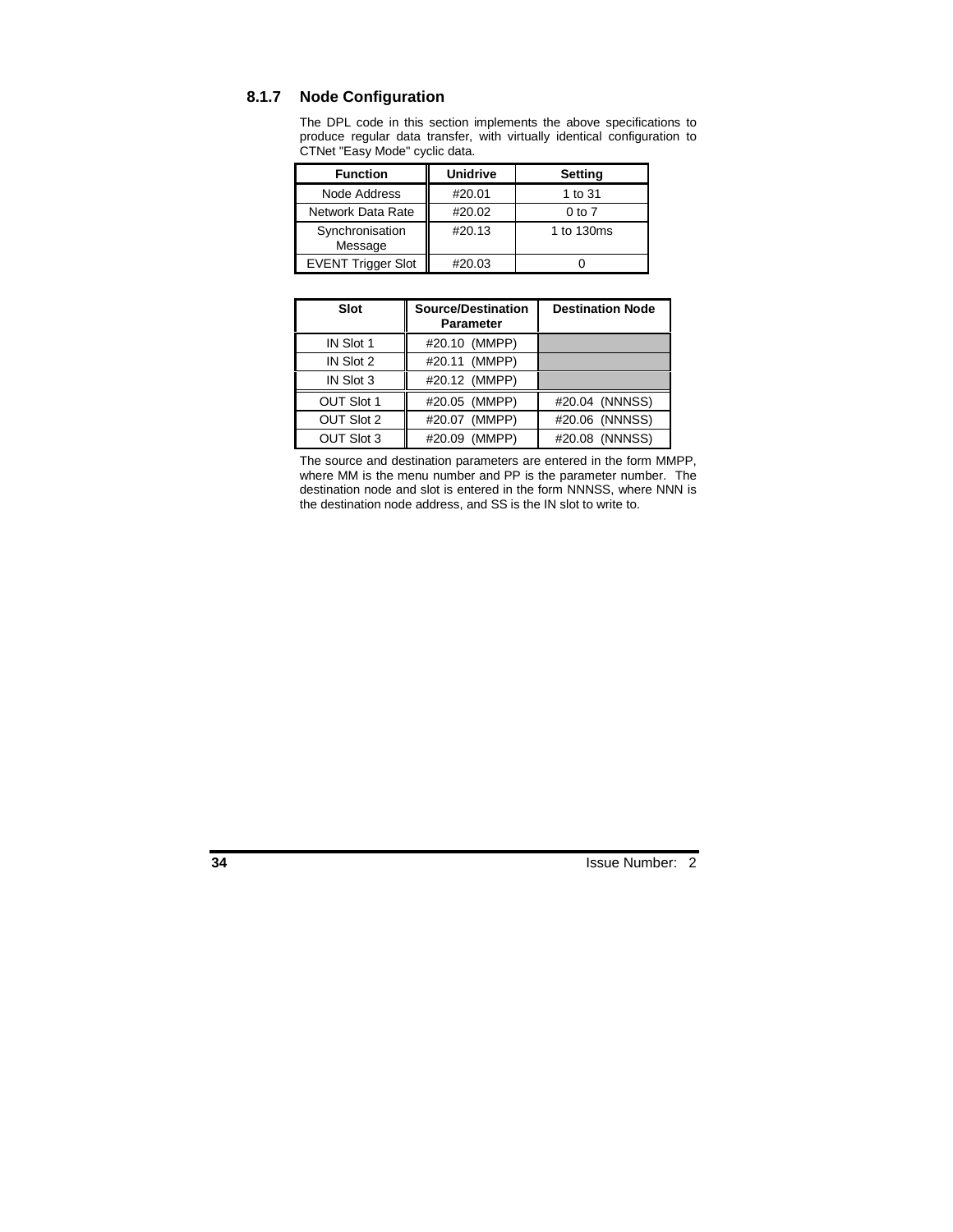```
8.1.8 DPL Code - INITIAL Task
       INITIAL {
       node_address% = #20.01
        ; master mode
        IF #20.13 > 0 THEN
              master% = 1
              #17.23 = 0 ; trigger EVENT task from timer
              ; configure TIMER unit
              #85.04 = LIMIT(#20.13, 100) * 500 ; re-load value
              #85.01 = 0x17
        ; slave mode
        ELSE
              master% = 0
               #17.23 = 1 ; trigger EVENT task from slot 0
               ; slot 0 receives SYNC telegram, CAN-ID = 1
              init_status% = PUTCAN(0, 1, 1, 0, 0, 0)
        ENDIF
        REINIT ; force UD&0 to re-read #17.23
        ; configure the masks for slots 1 to 3 to receive IN data
        slot% = 1
        DO
               ; calculate and configure masks for IN slots 1,2,3
               slot_mask% = (slot% * 32) + node_address%
              init_status% = PUTCAN(slot%, 1, slot_mask%, 0, 0, 0)
              slot% = slot% + 1
        LOOP WHILE slot% <= 3
        ; parameter mapping configuration for input and output data
        target1% = #20.04 ; target node and channel
        out_source1% = #20.05 ; source parameter
        target2% = #20.06 ; target node and channel
        out_source2% = #20.07 ; source parameter
        target3% = #20.08 ; target node and channel
        out_source3% = #20.09 ; source parameter
        in_dest1% = #20.10 ; destination parameter
        in_dest2% = #20.11 ; destination parameter
        in_dest3% = #20.12 ; destination parameter
        }
```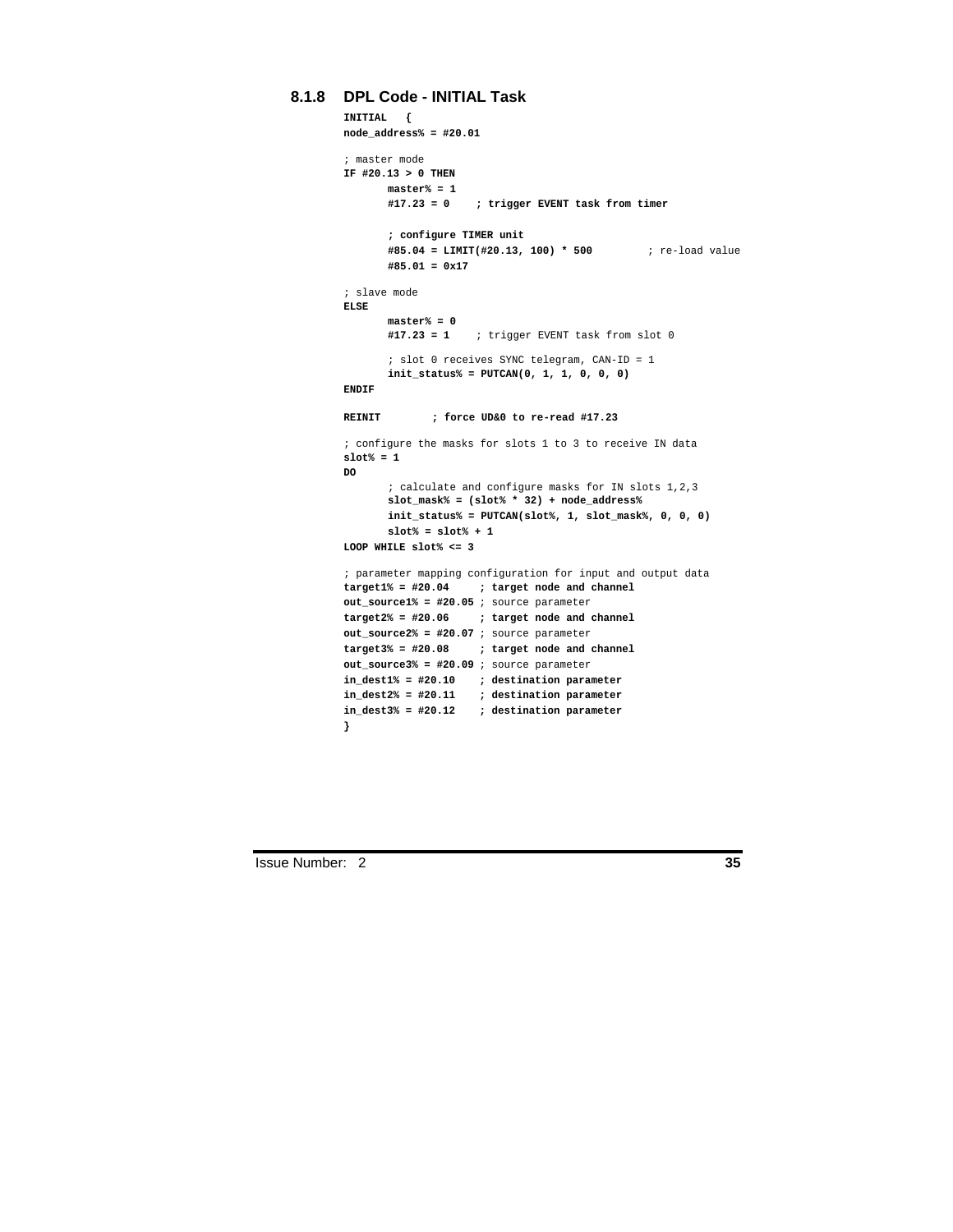```
8.1.9 DPL Code - EVENT Task
        EVENT {
        ; task is triggered by the timer on master, and by the
        ; SYNC telegram on slave
        ; if master, transmit SYNC telegram
        IF master% = 1 THEN
               tx_status% = PUTCAN(10, 0, 1, 0, 0, 0)
        ; if slave, empty slot 0
        ELSE
               (get_status%,len%,rx_w0%,rx_w1%,ts%) = GETCAN(0)
        ENDIF
        ; channel 1, update value, calculate CAN-ID and send data frame
        IF out_source1% <> 0 AND target1% <> 0 THEN
               _R90% = #out_source1%
               can_id1% = ((target1% % 100) * 32) + (target1% / 100)
               tx_status1% = PUTCAN(11, 0, can_id1%, 4, _R90%, 0)
        ENDIF
        ; channel 2, update value, calculate CAN-ID and send data frame
        IF out_source2% <> 0 AND target2% <> 0 THEN
               _R91% = #out_source2%
               can_id2% = ((target2% % 100) * 32) + (target2% / 100)
               tx_status2% = PUTCAN(12, 0, can_id2%, 4, _R91%, 0)
        ENDIF
        ; channel 3, update value, calculate CAN-ID and send data frame
        IF out_source3% <> 0 AND target3% <> 0 THEN
               _R92% = #out_source3%
               can_id3% = ((target3% % 100) * 32) + (target3% / 100)
               tx_status3% = PUTCAN(13, 0, can_id3%, 4, _R92%, 0)
        ENDIF
        }
```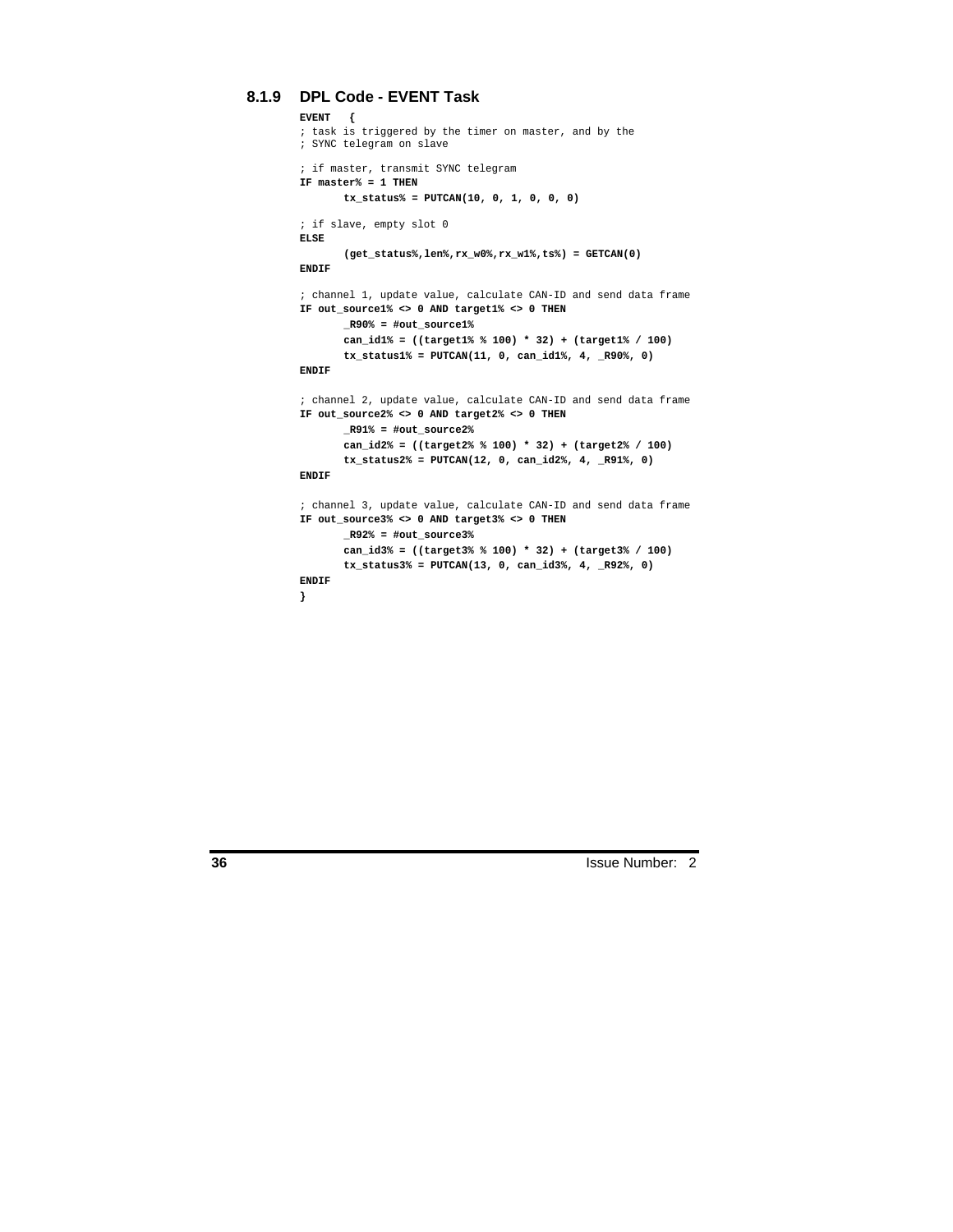## **8.1.10 DPL Code - BACKGROUND Task**

```
BACKGROUND {
TOP:
; check slots 1,2,3 for new received CAN frames
slot% = 1
DO
      rx_status% = CANSTATUS(slot%)
       ; if CAN slot has a new data frame
      IF rx_status% = 2 THEN
              (status%,len%,rx_w0%,rx_w1%,ts%) = GETCAN(slot%)
              ; slot 1 holds data for IN channel 1
             IF slot% = 1 THEN
                     _S90% = rx_word0% ; update _S90%
                     #in_dest1% = _S90% ; update dest param
              ; slot 2 holds data for IN channel 2
              ELSEIF slot% = 2 THEN
                    _S91% = rx_word0% ; update _S91%
                     #in_dest2% = _S91% ; update dest param
              ; slot 3 holds data for IN channel 3
             ELSEIF slot% = 3 THEN
                    _S92% = rx_word0% ; update _S92%
                    #in_dest3% = _S92% ; update dest param
             ENDIF
       ENDIF
       slot% = slot% + 1
LOOP WHILE slot% <= 3
GOTO TOP:
}
```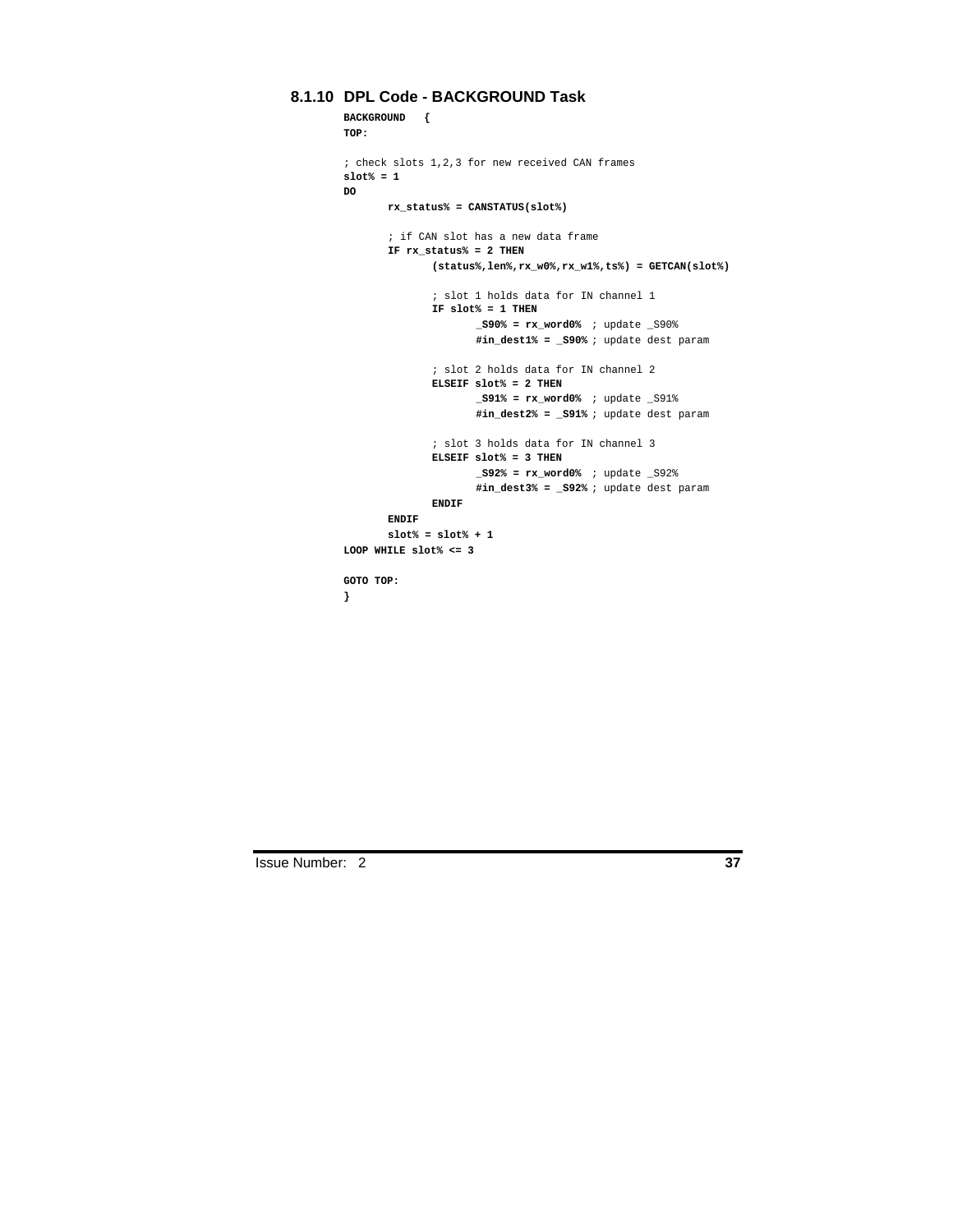Issue Number: 2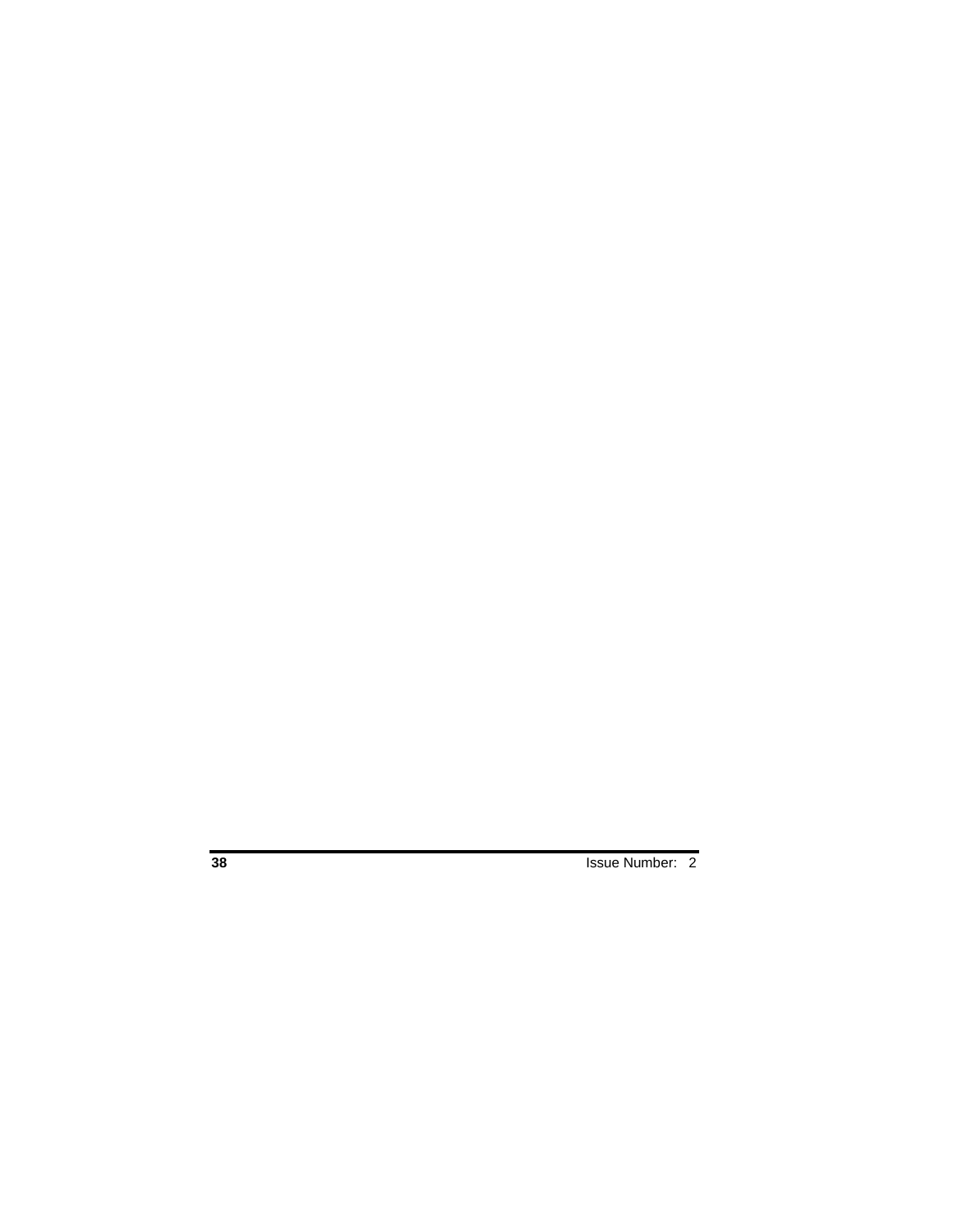# **9 CAN Overview**

## **9.1 What is CAN?**

CAN specifies a "physical layer" which defines the method used for transmitting individual bits of data over an electrical transmission line. It also specifies a "message protocol layer", which determines the structure of control bits, data bytes and error detection codes for each individual frame. This layer, known as the "CAN Data Frame", ensures the integrity of each group of data bytes as they are passed between nodes.

CAN does NOT specify a "system protocol layer". This layer actually uses the data bytes transmitted over the physical layer, and grouped and checked by the message protocol layer, to implement instructions defined by the system protocol. CANOpen and DeviceNet are examples of system protocols that use the CAN hardware and message layers.

The user must choose and implement the system protocol that is to use the CAN hardware. The Unidrive CAN allows the user to implement the protocol of their choice using DPL code, by providing access to the message protocol layer for transmission and receipt of data frames. Provided each node has the same protocol implemented, they will be able to communicate over a CAN network.

## **9.2 CAN Data Frame**



### **9.2.1 CAN Identifier**

The single most important part of the message is the CAN identifier. CAN uses this 11-bit number to determine which node will have control of he network to transmit a message. The lower the number in the identifier field, the higher the priority of the message. (See nondestructive bit arbitration.)

### **9.2.2 Remote Transmit Request**

This bit indicates that the CAN frame is a remote frame, and is requesting another node on the network (with a matching identifier field) to transmit the pre-configured RTR response frame.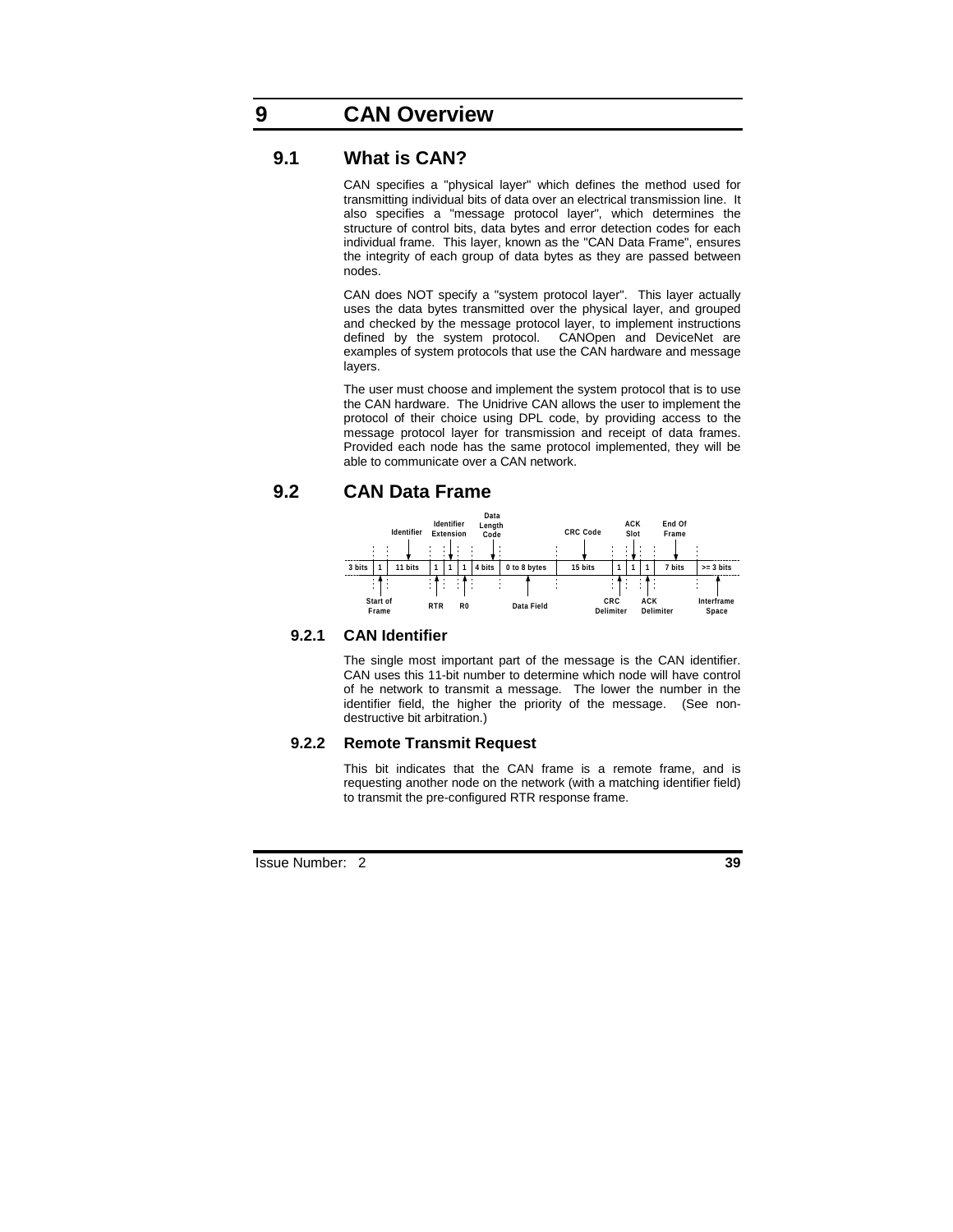### **9.2.3 Identifier Extension**

CAN 2.0 Part B can use 11 bits and/or 29 bit identifiers. Part B Passive nodes only use 11 bit identifiers, but can co-exist with nodes using 29 bit identifiers without generating errors. The Unidrive CAN interface is CAN V2.0 Part B Passive. Part B Active nodes use 29-bit identifiers.

### **9.2.4 Data Length Code**

This is a 4-bit code that indicates the number of data bytes contained in the message. Data bytes can be from 0 to 8 bytes.

### **9.2.5 Data Field**

The data field contains the actual data bytes for the message. Up to 8 data bytes can be included in a single CAN data frame.

### **9.2.6 CRC Code**

The Cyclic Redundancy Check code is calculated using the bit pattern of the whole message. It is calculated automatically in hardware by the CAN controller when the relevant data is passed to it, and added to the final CAN frame to be transmitted.

When a CAN controller receives a data frame, it will re-calculate the CRC code on the received message, and check it against the CRC code included in the message. If the calculated CRC code matches the received CRC code, the message is deemed to have been transmitted error free.

If the CRC error check fails, the CAN controller discards the message.

### **9.2.7 ACK Slot**

When transmitting a message, the node sets this bit passive (1). If ANY node on the network received the message error-free, it will set this bit dominant (0). If the transmitting node sees this bit dominant, it assumes that the message was transmitted OK.

### **9.2.8 End Of Frame**

This is a 7 bit code that indicates the end of the CAN message. A delay of at least 3 bits will also occur before the cycle starts again.